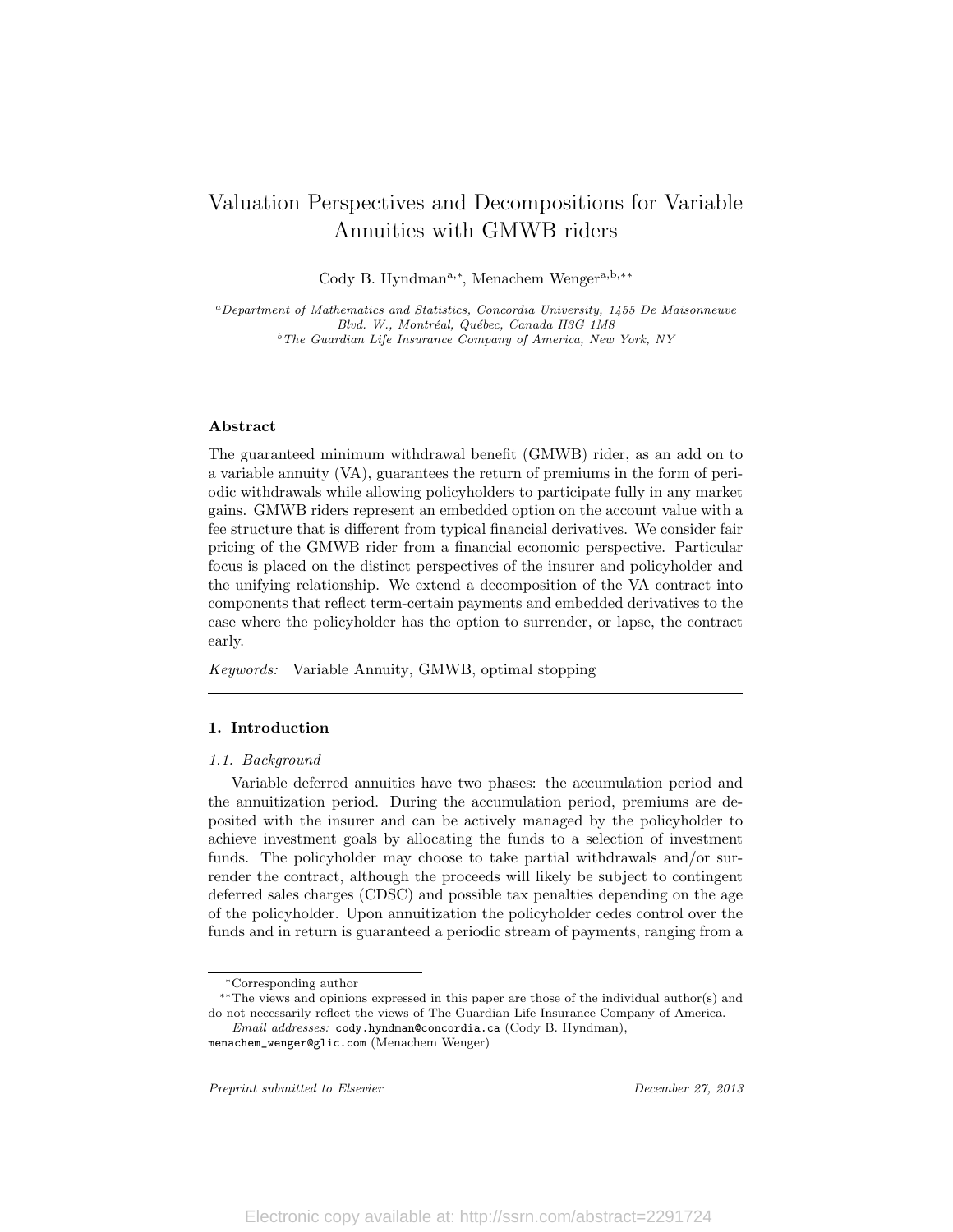fixed number of years up to guaranteed for life. This phase protects annuitants from longevity risk.

Riders are optional add-ons to variable annuities (VA), providing additional benefits in return for which an additional charge is subtracted annually from the account value (AV). The first riders introduced to the VA market were death benefit riders: these guarantee a minimum death benefit to the beneficiaries if the policyholder dies during the accumulation period. Death benefits evolved from a simple return of premium to increasingly rich guarantees in the form of annual roll-ups and highest anniversary values. The next form of riders introduced were guaranteed living benefits (GLBs). The guaranteed minimum accumulation benefit riders (GMABs) guarantee a minimum account value at a specific date (i.e., 10 years from issue date), while the guaranteed minimum income benefit riders (GMIBs) guarantee a minimum annuitization amount by giving policyholders the choice between annuitizing a higher guarantee base at contractually specified annuitization rates or the current account value at the current annuitization rates.

Guaranteed minimum withdrawal benefit riders (GMWBs) were introduced in 2002 and guarantee the policyholder will recover at least the total premiums paid into the policy in the form of periodic withdrawals, subject to the annual withdrawals not exceeding a contractual percentage of the premiums. By allowing policyholders to remain in the accumulation phase and retain full control of their investments, policyholders benefit from the upside potential of equity investments while being protected from downside risk. GMWBs evolved into the guaranteed lifetime withdrawal benefit riders (GLWBs) which guarantee the annual maximal withdrawals for life. GMWB and GLWB riders represent embedded financial put options on the account values and techniques from mathematical finance have been used to value these contracts.

The fee structures of VA riders add complexity to pricing and risk management processes relative to the standard financial equity market derivatives. For a standard financial option a single upfront premium is charged which has no impact on the future random payoffs. No upfront fees are charged for GMWB riders but instead fees are deducted periodically from the AV to pay for the rider where the fees are proportional to the AV. The AV is influenced by the withdrawal behaviour of the policyholder and fee revenue stops in the event of death or surrender. As such there are multiple sources of uncertainty surrounding the fees. As well, an increase in the fee rate results in higher fee income but it also creates a drag on the AV, potentially causing it to reach zero faster which would result in earlier termination of fee revenues and increased rider guarantee payouts.

It is our belief that the GMWB and GLWB riders play a more prominent role in driving sales of VAs and their accompanying profits rather than as a source of direct profit for insurers. Shortly, we point to the consensus among the early papers that these riders were underpriced, supporting this hypothesis that they were only a means to increase VA sales. Indeed, reinsuring all or most of the risk was a popular risk management strategy for the initial GMWB products. Reinsurance premiums increased as reinsurers became more informed of the high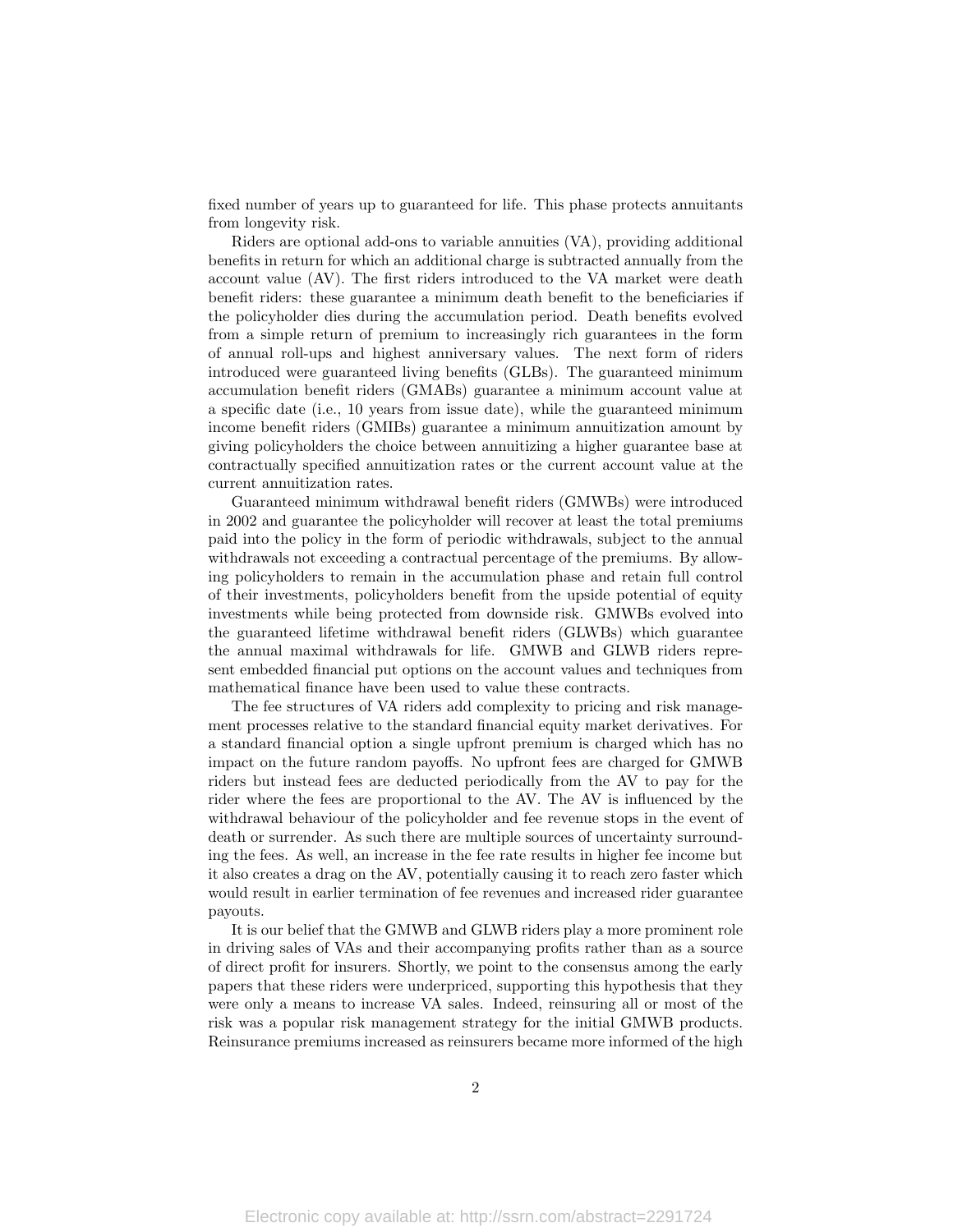risk embedded in these products. Around the time of the financial crisis in 2008 reinsurers stopped offering coverage altogether on GMWB and GLWB riders at which point the importance of internal dynamic hedging programs rose rapidly.

With this in mind, we consider pricing and hedging the GMWB product in a simplified framework consistent with the no-arbitrage principle from financial economics. GLB riders have grown increasingly complex in recent years. Added features range from periodic ratchets and annual roll-ups to specific one-time bonuses if certain criteria are met. These features were designed to both increase the product appeal and entice policyholders to delay withdrawals to the benefit of the insurer. It is evident that the GLWB riders have come to define the VA market. GMWB riders were the precursor to the GLWBs and as such, a mathematical analysis of the GMWB product is interesting in its own right, and can provide insights that may be extended to more complex products.

# 1.2. Product Specifications and Notation

An underlying VA contract plus a GMWB rider is issued at time  $t = 0$  to a policyholder of age  $x$  and an initial premium  $P$  is received. We assume no subsequent premiums. The premium is invested into a fund which perfectly tracks a risky asset  $S = \{S_t; t \geq 0\}$  with no basis risk. The rider fee rate  $\alpha$ is applied to the account value  $W = \{W_t; t \geq 0\}$ . Fees are deducted from the account value as long as the contract is in force and the account value is positive.

A guaranteed maximal withdrawal rate  $g$  is contractually specified and the rider specifies that up to the amount  $G := qP$  can be withdrawn annually until P is recovered, regardless of the evolution of  $\{W_t\}$ . If the account value hits zero, then the policyholder receives withdrawals at rate G until the initial premium has been recovered. Policyholders always have the option of withdrawing any amount provided it does not exceed the remaining account value. If annual withdrawals exceed  $G$  while the account value is still positive, then a surrender charge is applied to the withdrawals and a reset feature may reduce the guarantee value, e.g., the remaining portion of the initial premium not yet recovered. Policyholders also have the option of surrendering early (the terminology of lapses and surrenders are used interchangeably) and receiving the account value less a surrender charge. Any guarantee value is forfeited by surrendering.

Assuming a static withdrawal strategy where  $G$  is withdrawn annually we set the maturity  $T := 1/g$  so that cumulative withdrawals at time T equal P. At time T the rider guarantee is worthless and the policyholder receives a terminal payoff of the remaining account value, if it is positive. This assumption translates over to a real-world trend of no annuitizations and is justified since a high proportion of VAs are not annuitized.

#### 1.3. Literature Review

The initial paper on pricing and hedging GMWB products, by (Milevsky and Salisbury, 2006), employs continuous withdrawals and a standard geometric Brownian motion model for  $\{S_t\}$  and considers two policyholder behaviour strategies. Under a static withdrawal strategy and no lapses the contract is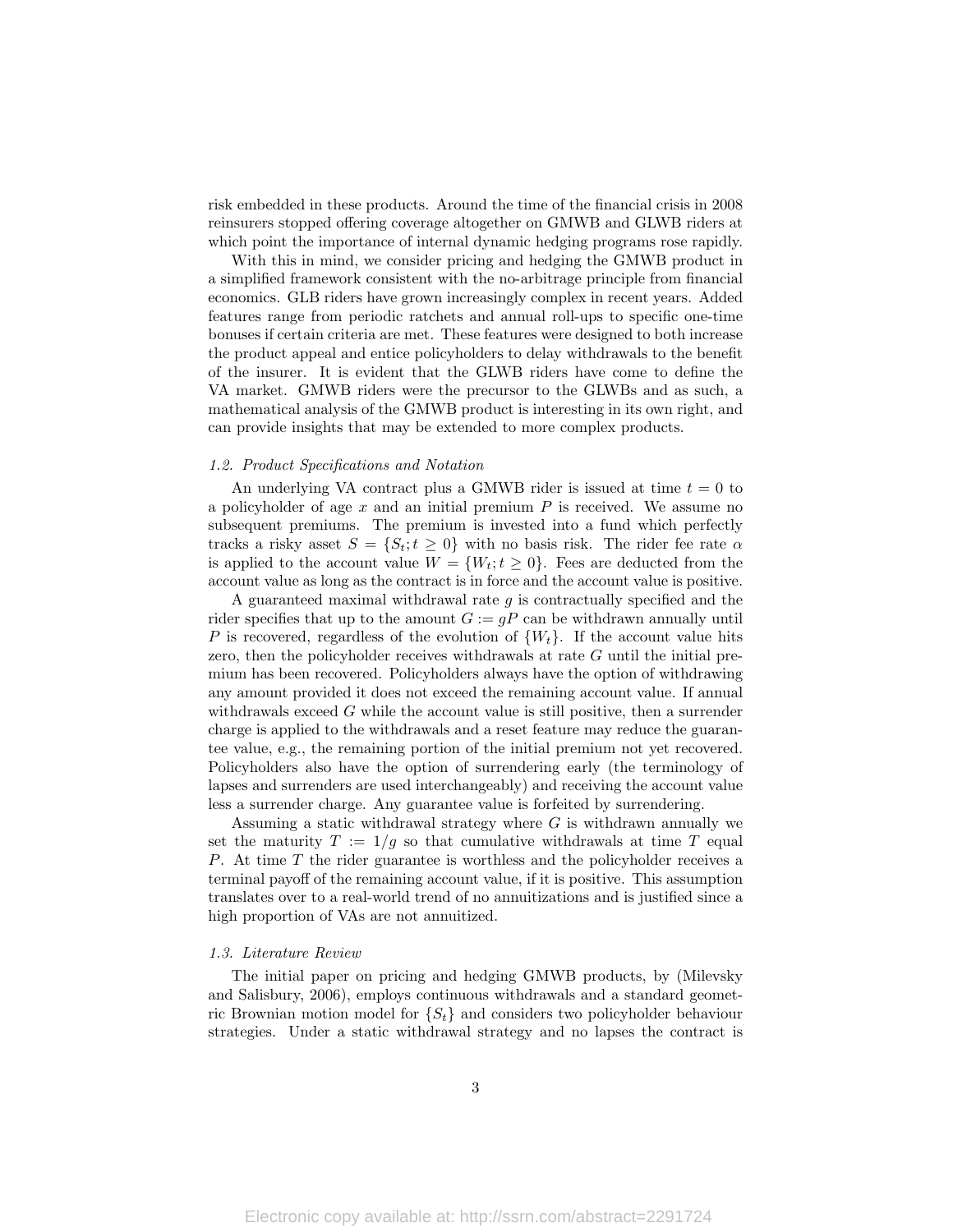decomposed into a term certain component and a Quanto Asian Put option. Numerical PDE methods are used to evaluate the ruin probabilities for  $\{W_t\}$ and the contract value  $V_0$ . A dynamic behaviour strategy is considered where optimal withdrawals occur. This free boundary value problem is solved numerically for  $V_0$ . It is found that the optimal strategy reduces to withdrawing G continuously unless  $W_t$  exceeds a boundary value depending on the remaining guarantee balance of  $P - Gt$ , in which case an arbitrarily large withdrawal rate is taken and the policyholder should lapse. (Milevsky and Salisbury, 2006) conclude that the GMWB riders in effect in 2004 were underpriced.

The optimal behaviour approach is formalized in (Dai et al., 2008) where a singular stochastic control problem is posed. Unlike in (Milevsky and Salisbury, 2006), time dependency and a complete description of the auxiliary conditions are included in this model. To facilitate numerical solutions for the HJB equations a penalty approximation formulation is solved using finite difference methods. Consistent with (Milevsky and Salisbury, 2006), numerical results provide support that the provision for optimal behaviour is quite valuable and insurers appeared to be underpricing GMWB riders. The optimal strategy consists of withdrawing at rate  $G$  (continuously) except for in certain regions of the state space where an infinite withdrawal rate is optimal, which means to "withdraw an appropriate finite amount instantaneously making the equity value of the personal account and guarantee balance to fall to the level that it becomes optimal for him to withdraw  $[G]$ " (Dai et al., 2008). However, (Dai et al., 2008) allow the policyholder the option of withdrawing any amount of the unrecovered initial premium, even if it exceeds the account value. In other words, if the account value is zero, the policyholder can elect to receive the remaining guarantee balance instantly subject to surrender charges rather than receive G annually. The impact of this assumption is amplified by not including a reset feature in most of their work. The combination of this is the main cause of arriving at optimal strategies differing from (Milevsky and Salisbury, 2006).

(Chen and Forsyth, 2008) extend (Dai et al., 2008) to an impulse control problem representation where the control set allows for continuous withdrawal rates not exceeding G and instantaneous finite withdrawals. This extension allows for modelling of more complex product features.

(Bauer et al., 2008) develop an extensive and comprehensive framework to price any of the common guarantees available with VAs, assuming that any policyholder events such as surrenders, withdrawals, or death occurs at the end of the year. Deterministic mortality is assumed. Monte-Carlo simulation is used to price the contracts assuming a deterministic behaviour strategy for the policyholders. To price the contracts assuming an optimal withdrawal strategy, a quasi-analytic integral solution is derived and an algorithm is developed by approximating the integrals using a multidimensional discretization approach via a finite mesh. Hence, only a finite subset of all possible strategies are considered. One drawback is that the valuation with optimal behaviour for a single contract could take excessive computation time.

Allowing for discrete withdrawals, (Bacinello et al., 2011) consider a number of guarantees under a more general financial model with stochastic interest rates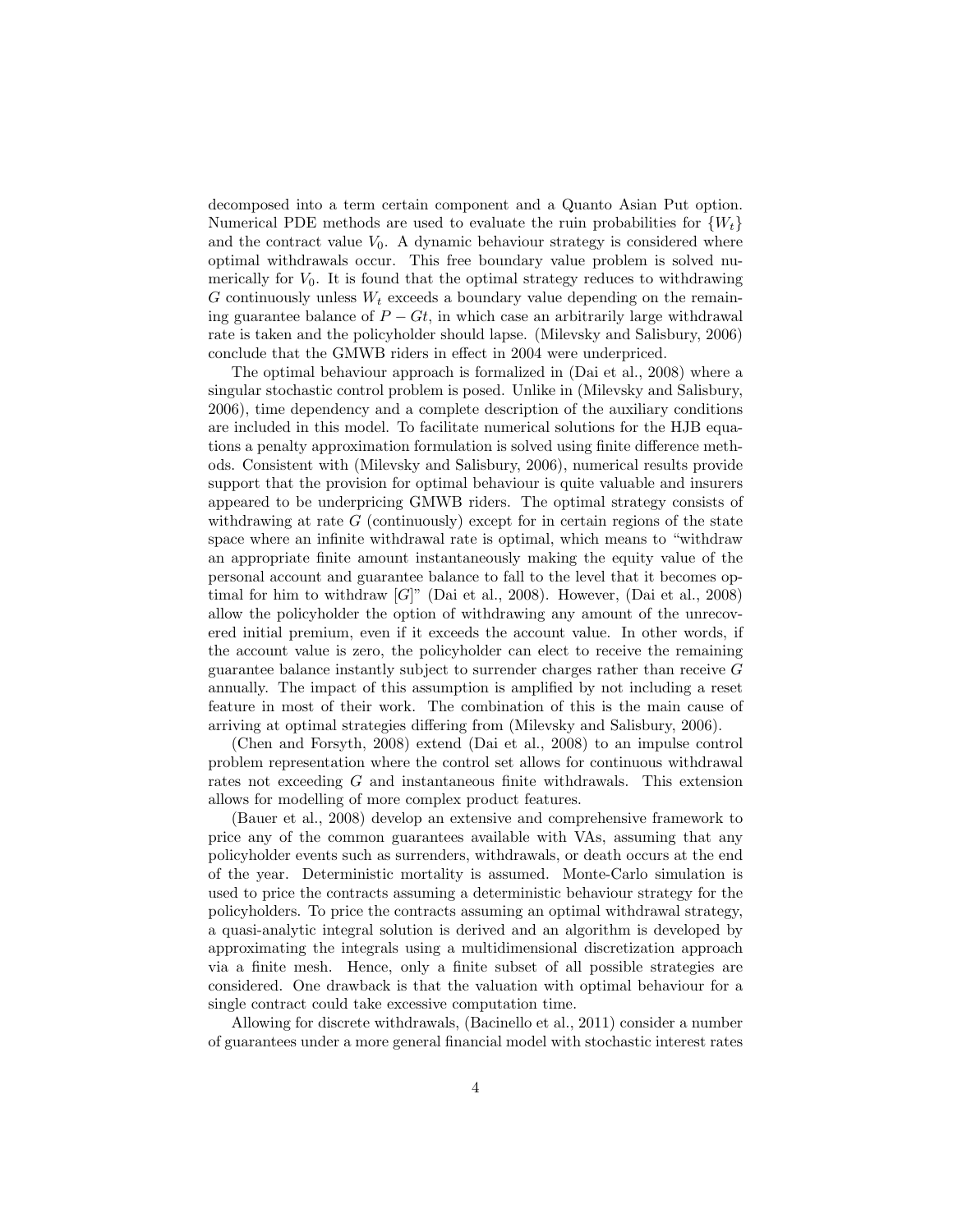and stochastic volatility in addition to stochastic mortality. In particular for GMWBs, a static behaviour strategy  $(G$  withdrawn annually and no lapses) is priced using standard Monte Carlo whereas an optimal lapse approach (G withdrawn annually) is priced with a Least Squares Monte Carlo algorithm.

Upper and lower bounds on the price process for the GMWB are derived in (Peng et al., 2012) under stochastic interest rates and assuming a static continuous withdrawal strategy of  $G$  per year with no lapses. (Peng et al., 2012) also present a tangential result about the relationship between the insured and insurer perspectives which we generalize to include early surrender.

Ignoring mortality and working with a static withdrawal assumption and no lapses, the primary focus of (Liu, 2010) is on developing semi-static hedging strategies under both a geometric Brownian motion model and a Heston stochastic volatility model for the underlying asset  $\{S_t\}$ . However, sufficient attention and detail is paid to pricing the GMWB rider assuming the insured takes constant withdrawals of  $G/n$  at the end of each period where there are n time steps per year. (Liu, 2010) observes that the contract (GMWB plus VA) can be decomposed into a term certain component and a floating strike Asian Call option on a modified process. Both a Monte Carlo approach and a moment-matching log-normal approximation method (based on Levy, 1992) are used to obtain results for increasing n.

#### 1.4. Overview

The literature covers a wide range of theoretical and numerical approaches to modelling variable annuities with GMWB riders. The models surveyed differ most importantly in how they integrate model complexity and policyholder behaviour. Our approach begins with the model presented by (Milevsky and Salisbury, 2006) and establishes several new analytical results and relationships.

Based on the product specifications listed in Subsection 1.2, which shall be assumed throughout this paper, optimal withdrawal behaviour reduces to withdrawing at rate  $G$  or lapsing. The rider guarantee represents an intangible amount. Once the account value is zero, this amount is accessible only through withdrawals at rate  $G$ , a product specification adopted by both (Milevsky and Salisbury, 2006) and (Bacinello et al., 2011). The work of (Dai et al., 2008) and (Chen and Forsyth, 2008) do not reflect this and therefore different results are obtained.

In Section 2 we motivate our work by reviewing the continuous-time model of (Milevsky and Salisbury, 2006). In Section 3 we formalize the relationship between the value processes for the GMWB rider from the point of view of both the insured and the insurer. We start with a restricted model which accounts for equity risk only. We provide our first results on the existence and uniqueness of a fair fee and a decomposition of the contract into the account value and the guarantee in the no lapse case. In Section 4 we extend the model to incorporate early surrenders, that is we incorporate policyholder behaviour risk, and subsequently generalize the decomposition of the value of the contract into the account value, the value of the guarantee under no-lapses, and the value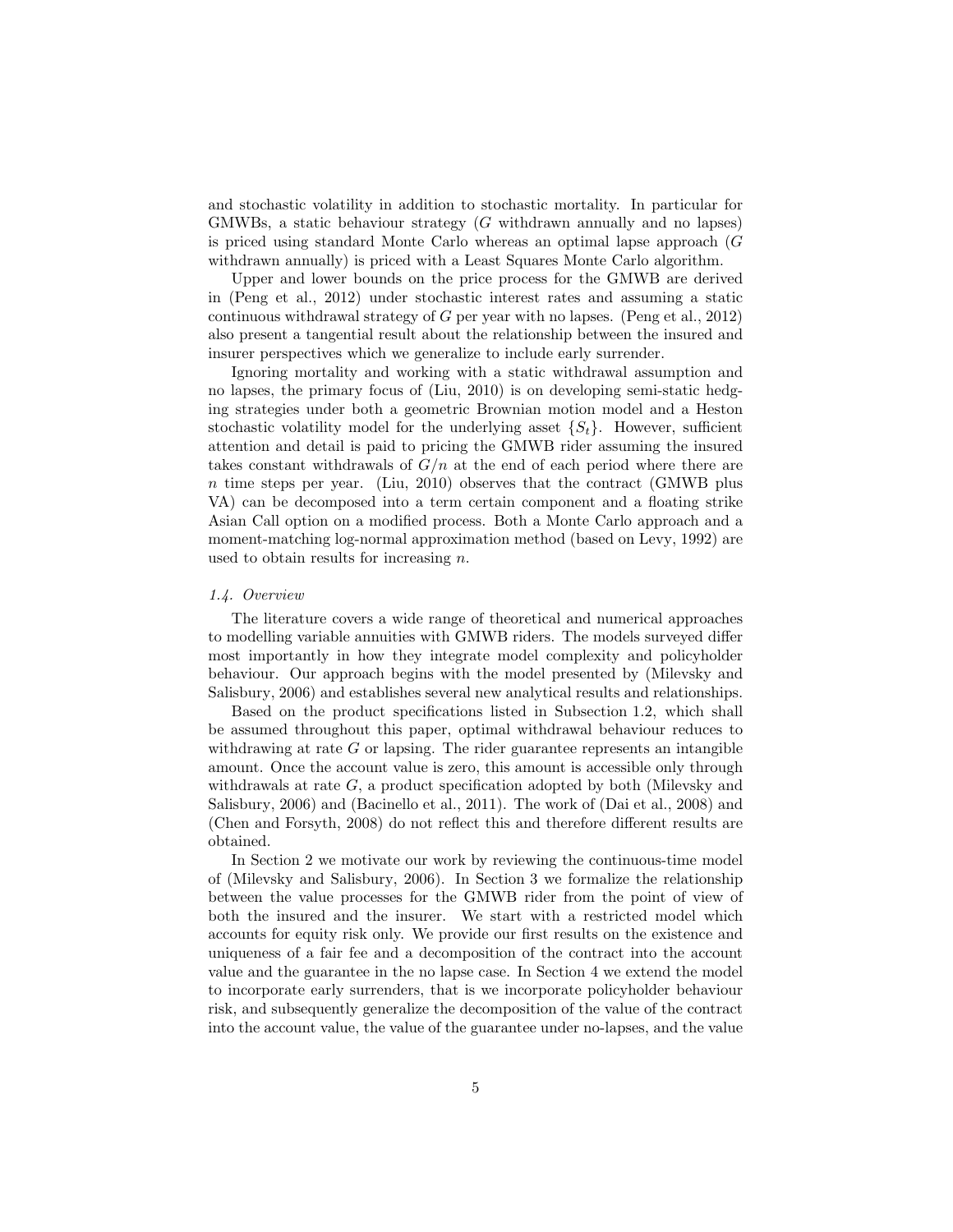of the option to lapse. Section 5 concludes and an appendix contains additional technical results and proofs.

#### 2. Valuation of GMWBs in a Continuous-Time Framework

We first consider the continuous model introduced by (Milevsky and Salisbury, 2006). This will motivate the developments in the following sections.

Let  $(\Omega, \mathcal{F}, \mathbb{P})$  be a complete probability space where  ${B'_t}_{0 \le t \le T}$  is a one dimensional standard Brownian motion and  $T < \infty$ . Define  $\mathcal{F}_t := \sigma\{B_s, 0 \leq t \leq T_s\}$  $s \leq t$ , for all  $t \in [0, T]$ . Consider the financial market consisting of one risky asset and one riskless asset. The unit price of the risky asset  $\{S_t^{x,u}\}_{u\leq t\leq T}$ follows the geometric Brownian motion process

$$
dS_t = \mu S_t dt + \sigma S_t dB_t', \quad t \ge u, \quad S_u = x. \tag{1}
$$

We assume a constant riskless rate  $r$ ; therefore, the riskless asset is the money market account  $M_t = e^{rt}$  for all  $t \geq 0$ .

Applying Girsanov's theorem for Brownian motion,  $\{S_t^{x,u}\}_{u\leq t\leq T}$  follows the process:

$$
dS_t = rS_t dt + \sigma S_t dB_t, \quad t \ge u, \quad S_u = x. \tag{2}
$$

where  ${B<sub>t</sub>}$  is a standard Brownian motion under the unique risk neutral measure Q equivalent to P. We work with the filtered probability space  $(\Omega, \mathcal{F}_T, \mathbb{F}, \mathbb{Q})$ where  $\mathbb{F} = {\{\mathcal{F}_s\}_{0 \leq s \leq T}}$ . The financial market is complete and arbitrage-free.

We formulate our initial assumptions as follows.

Assumption 1. We assume a static withdrawal strategy where the policyholder takes continuous withdrawals at a rate of  $G := qP$  per year. The maturity is  $T := \frac{1}{g}$  years. Early lapses are not permitted. We also assume  $r > 0$ .

The account value process  $\{W_t\}$  is reduced by the instantaneous rider fees  $\alpha W_t dt$  and the instantaneous withdrawals Gdt. By (2) the account value  $W_t^{P,0}$ follows the SDE

$$
dW_t = (r - \alpha)W_t dt + \sigma W_t dB_t - Gdt, \quad 0 \le t \le T, \quad W_0 = P. \tag{3}
$$

An additional constraint must account for the non-negativity of the account value. As stated in (Milevsky and Salisbury, 2006), it can be shown that W satisfies

$$
W_t^{x,u} = \left( xe^{(r-\alpha - \frac{1}{2}\sigma^2)(t-u) + \sigma(B_t - B_u)} - G \int_u^t e^{(r-\alpha - \frac{1}{2}\sigma^2)(t-s) + \sigma(B_t - B_s)} ds \right)_+^+,
$$
\n(4)

where  $(w)^{+} = \max(0, w)$ .

Considering  $W_t^{P,0}$ , the initial premium P can be factored out of (4) because  $G = gP = P/T$ . Let  $\{Z_t\}$  denote the account value process under a no-withdrawal strategy beginning with  $Z_0 = 1$ . Then  $Z_t$  follows the SDE

$$
dZ_t = (r - \alpha)Z_t dt + \sigma Z_t dB_t, \quad 0 \le t \le T, \quad Z_0 = 1,
$$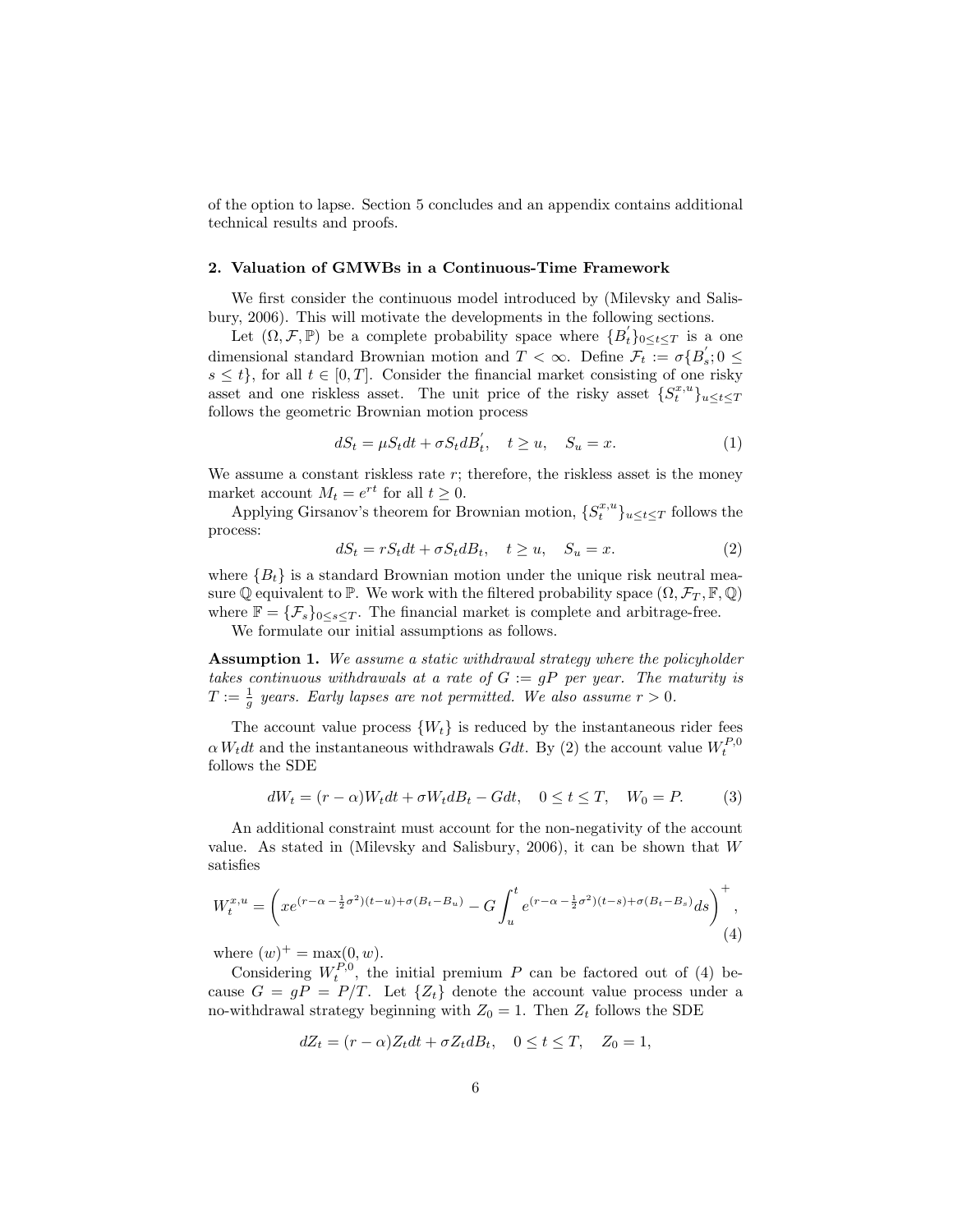with the solution

$$
Z_t = e^{(r-\alpha-0.5\sigma^2)t+\sigma B_t}.
$$

By (4)  $W_t$  can be expressed in terms of  $Z_t$ :

$$
W_t = \max\left[0, PZ_t - G \int_0^t \frac{Z_t}{Z_s} ds\right].
$$
 (5)

(Milevsky and Salisbury, 2006) use a slight variant of this expression involving the inverse of Z.

#### 3. Valuation Perspectives and Decompositions

There are two perspectives from which to view the GMWB rider. A policyholder is likely to view the VA and rider as one combined instrument and would be interested in the total payments received over the duration of the contract. On the other hand, although the rider is embedded into the VA, the insurer might want to consider it as a separate instrument. Namely, the insurer is interested in mitigating and hedging the additional risk attributed to the rider.

#### 3.1. Policyholder Valuation Perspective

Using standard actuarial notation we write the present value of a continuously paid term-certain annuity as

$$
\bar{\mathbf{a}}_{\overline{T}} = \int_0^T e^{-rs} ds = \frac{1 - e^{-rT}}{r}.
$$

Denote by  $V_0$  the value at  $t = 0$  for the complete contract (VA plus GMWB rider). The risk-neutral discounted value of the withdrawals and any terminal account value is

$$
V_0(P, \alpha, g) = E_{\mathbb{Q}} \left[ \int_0^T G e^{-rs} ds + e^{-rT} W_T \right] = G \bar{a}_{\overline{T}} + e^{-rT} E_{\mathbb{Q}}[W_T], \quad (6)
$$

as in (Milevsky and Salisbury, 2006). We write  $V_0$  when the parameters are understood. Note that  $V_0$  is an implicit function of the fee rate  $\alpha$ .

Let  ${V_t}_{0 \leq t \leq T}$  denote the value process of the contract where  $V_t$  considers only future cash flows occurring after time  $t$ , discounted to time  $t$ , conditional on the information  $\mathcal{F}_t$ . Then

$$
V_t = E_{\mathbb{Q}} \left[ \int_t^T e^{-r(s-t)} G ds + e^{-r(T-t)} W_T | \mathcal{F}_t \right]
$$
  
=  $G \overline{a}_{\overline{T-t}} + e^{-r(T-t)} E_{\mathbb{Q}} [W_T^{P,0} | \mathcal{F}_t].$  (7)

By the Markov property for  $W_t$  we have  $V_t = v(t, W_t)$ , Q-a.s., for all  $t \in [0, T]$ , where  $v : [0, T] \times \mathbb{R}_+ \mapsto \mathbb{R}_+$  is given by

$$
v(t,x) = G \overline{\mathbf{a}}_{\overline{T-t}} + e^{-r(T-t)} E_{\mathbb{Q}}[W_T^{x,t}].
$$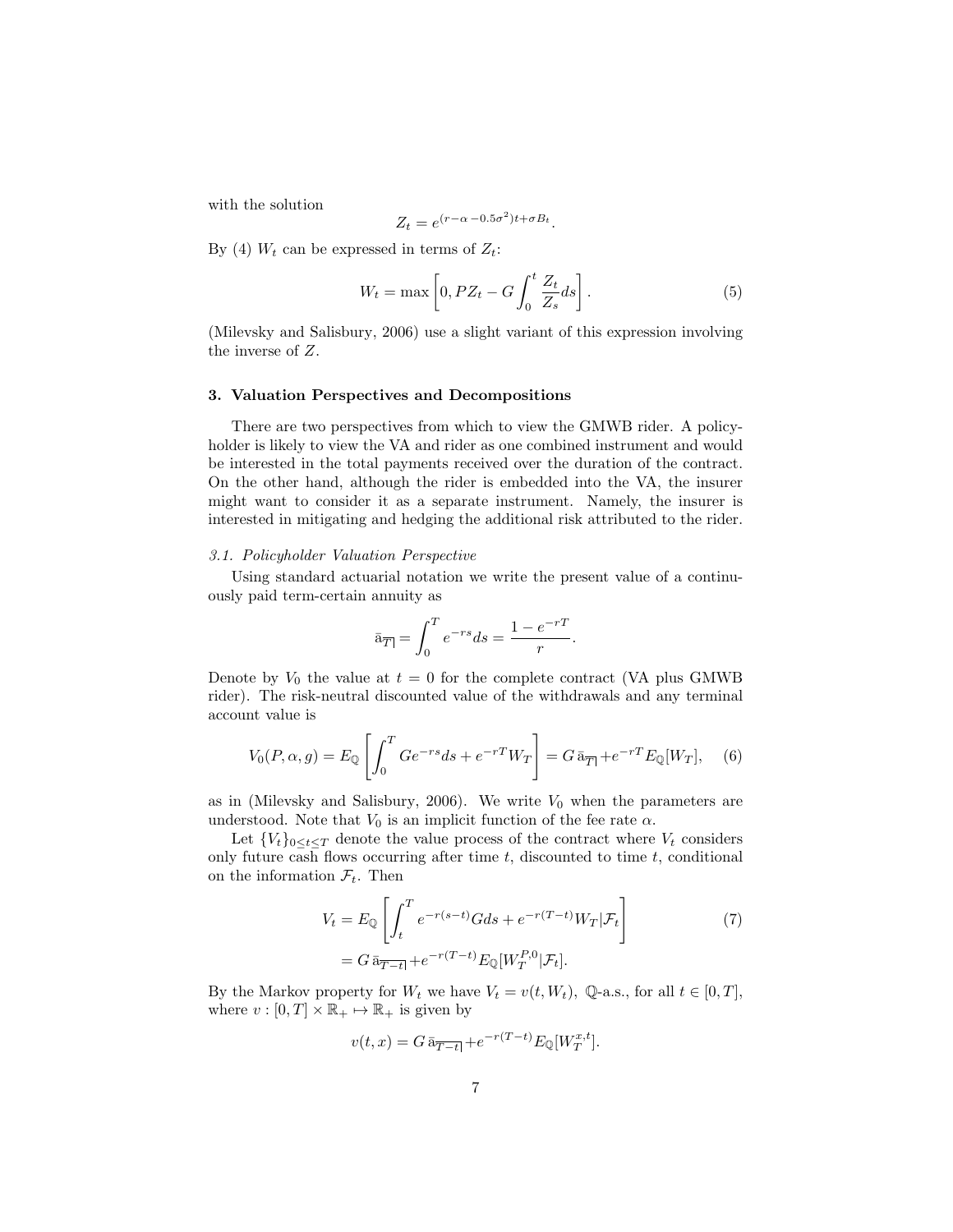Alternatively,  $V_0$  can be decomposed into the sum of a term certain annuity component and either a Quanto Asian Put option on  $Z^{-1}$  (see Milevsky and Salisbury, 2006) or an Asian Call (floating strike) option on Z (see Liu, 2010). In either formulation the value function v must be a function of both  $Z_t$  and some functional  $f({Z_s; 0 \le s \le t})$  because only the joint process  ${Z_u, f({Z_s; 0 \le s \le t})}$  $u$ ) is Markovian. Therefore we choose to continue working directly with  $(6)$ . However, the alternative forms prove to be useful when we explore numerical implementations, a binomial model, and mortality diversification in companion papers (Hyndman and Wenger, 2013b,a)

**Definition 2.** A fair fee rate is a rate  $\alpha^* \geq 0$  such that

$$
V_0(P, \alpha^*, g) = P.
$$
\n<sup>(8)</sup>

Equation (8) does not have a closed form solution and numerical methods must be used to find  $\alpha^*$ . Since P can be factored out of (4) it follows that  $V_0(P,\alpha,g) = PV_0(1,\alpha,g)$  and from (8) it is immediate that  $\alpha^*$  is independent of P. A key question is the existence and uniqueness results of the fair fee rate. Before answering this question we first consider the insurer's valuation problem.

#### 3.2. Insurer Valuation Perspective

The alternative viewpoint, applicable to the insurer, is to explicitly consider the embedded guarantee represented by the rider as a standalone product. Recall the trigger time defined by (Milevsky and Salisbury, 2006).

**Definition 3.** The **trigger time**,  $\tau$ , defined by the stopping time

$$
\tau := \inf \{ s \in [0, T]; W_s^{P,0} = 0 \},\
$$

is the first hitting time of zero by the account value process. The convention  $\inf(\emptyset) = \infty$  is adopted. If  $\tau \leq T$  we say the option is triggered (or exercised) at trigger time  $\tau$ .

We have  $W_t = 0$  for all  $t \geq \tau$ . We define the respective non-decreasing sequences of stopping times  ${\tau_t}_{t\in[0,T]}$  and  ${\bar{\tau}_t}_{t\in[0,T]}$  as  $\tau_t := \tau \vee t$  and  $\bar{\tau}_t :=$  $\tau_t \wedge T$ , for all  $t \in [0, T]$ . Intuitively, if trigger occurred prior to t then  $\tau_t$  discards the information on the exact timing of the event. Further, since  $\tau$  and  $\tau_t$  could be infinite and the contract expires at time T,  $\bar{\tau}_t$  is the minimum of  $\tau_t$  and T.

For  $0 \leq s \leq t \leq T$  and  $A \subset [0, T]$ , by the Markov property of  $W_t$  we have

$$
\mathbb{Q}(\bar{\tau}_t \in A | \mathcal{F}_s) = F(s, t, A, W_s),\tag{9}
$$

Q-a.s. where

$$
F(s, t, A, w) := \mathbb{Q}(\bar{\tau}_t^{w, s} \in A)
$$

and

$$
\bar{\tau}_t^{w,s} = \inf\{u \ge t; W_u^{w,s} = 0\} \wedge T.
$$

Let  $U = \{U_t; 0 \le t \le T\}$  denote the rider value process. At time  $\bar{\tau}_0$  the rider guarantee entitles the policyholder to receive a term certain annuity for  $T - \bar{\tau}_0$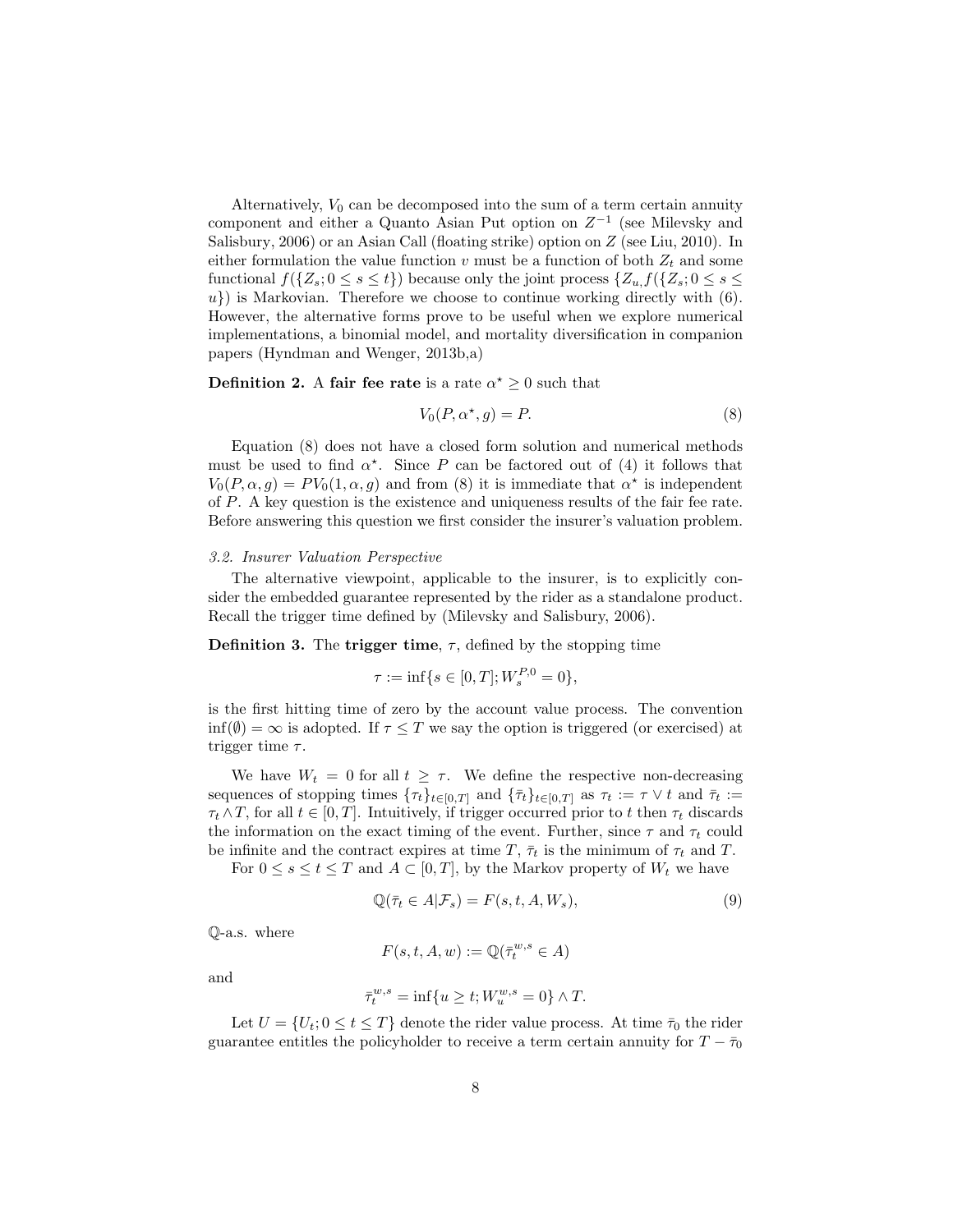years with an annual payment of  $G$  and no uncertainty remains. Fee revenue is received up to time  $\bar{\tau}_0$ .

This motivates the following definition for U which appears in (Peng et al., 2012). For  $t \in [0, T]$  we define

$$
U_t := E_{\mathbb{Q}} \left[ e^{-r(\bar{\tau}_t - t)} G \, \bar{a}_{\overline{T} - \bar{\tau}_t} - \int_t^{\bar{\tau}_t} e^{-r(s-t)} \alpha W_s^{P,0} ds | \mathcal{F}_t \right]. \tag{10}
$$

The value  $U_t$  represents the remaining risk exposure to the insurer and is the risk-neutral expected discounted difference between future rider payouts and future fee revenues. By the Markov property for  $\{W_t\}$  and (9) we have  $U_t =$  $u(t, W_t)$ , Q-a.s. for all  $t \in [0, T]$ , where  $u : [0, T] \times \mathbb{R}_+ \mapsto \mathbb{R}$  is given by

$$
u(t,x) = E_{\mathbb{Q}} \left[ e^{-r(\tau_t^{x,t} - t)} G \bar{a} \frac{\bar{\tau}_t^{x,t}}{T - \bar{\tau}_t^{x,t}} - \int_t^{\bar{\tau}_t^{x,t}} e^{-r(s-t)} \alpha W_s^{x,t} ds \right]. \tag{11}
$$

The boundary condition  $u(t, 0) = G \bar{a}_{\overline{T-t}}$  is implied in the above formulation.

#### 3.3. Analytic Results

With the goal of arriving at an existence and uniqueness result for  $\alpha^*$ , we first state two basic properties satisfied by  $V_0$ , the proofs of which can be found in the appendix.

**Lemma 4.**  $V_0$ , defined by (6), is a strictly decreasing and continuous function of  $\alpha$  for  $\alpha \geq 0$ .

**Theorem 5.** Under Assumption 1 there exists a unique  $\alpha^*$  satisfying

$$
V_0(P, \alpha^\star, g) = P.
$$

Remark. Assumption 1 imposed that  $r > 0$ . Otherwise, the optimal solution  $\alpha^*$  must satisfy  $W_T(\alpha^*) = 0$ , Q a.s. and, by Lemma A2 of the Appendix, no solution exists.

The next result unifies the insured and insurer perspectives and was first presented in (Peng et al., 2012) for the case  $t = 0$  with stochastic interest rates. In Section 4 we extend this result to the more general case of surrenders and a complete proof will be presented at that time.

**Proposition 6.** For any  $\alpha \geq 0$ 

$$
v(t,w) = u(t,w) + w
$$

for all  $t \in [0, T]$  and  $w > 0$ . That is,  $V_t = U_t + W_t$ ,  $\mathbb{Q}$  a.s.

Remark. By definition of the fair fee rate  $\alpha^*$  we have  $U_0(P, \alpha^*, g) = 0$  as a result of Proposition 6. From Lemma 4 we have  $V_0 < P$  and  $U_0 < 0$  for all  $\alpha > \alpha^*$ . Likewise,  $V_0 > P$  and  $U_0 > 0$  for all  $\alpha < \alpha^*$ . For any t, we say the contract is in the money (ITM) if  $V_t > W_t$  and  $U_t > 0$ . Similarly, it is out of the money (OTM) if  $V_t \n\leq W_t$  and  $U_t \n\leq 0$ . It is at the money (ATM) if  $V_t = W_t$  and  $U_t=0.$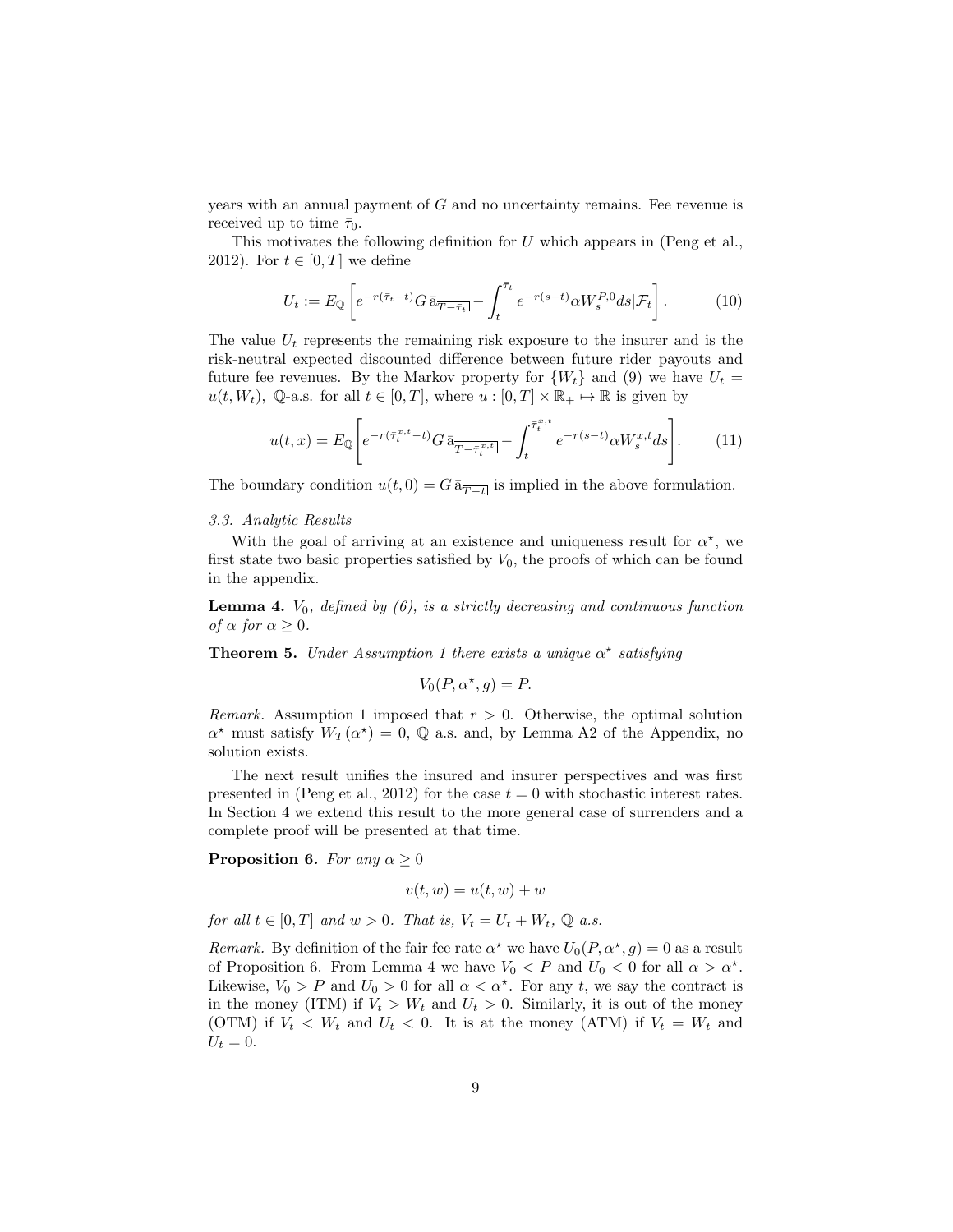Remark. In Subsection 1.1 we briefly discussed the fund drag created by an increase in the rider fee rate. The strictly decreasing property of  $V_0$  and Proposition 6 imply that  $U_0 = V_0 - P$  is a strictly decreasing function of  $\alpha$ . Thus any increase in expected revenue from an increase in  $\alpha$  will always exceed any increase in expected rider payouts.

#### 4. Optimal Stopping and Surrenders

We next extend the model to allow the policyholder to surrender, or lapse, the policy prior to time T. Although a policyholder may surrender for a number of reasons, for instance due to an emergency cash crisis, rational behaviour in an economic sense is assumed. Early surrenders occur only if the proceeds exceed the risk-neutral value of keeping the contract in-force.

Upon surrender the policyholder closes out the contract by withdrawing the current account value. The cash proceeds are reduced by a surrender charge on any amount exceeding the annual maximal permitted withdrawal amount specified in the rider contract. Typically, contract provisions include contingent deferred sales charge (CDSC) schedules specifying surrender charges as a function of the duration since issue year. An example is an 8-year schedule with a charge of 8% in year 1 and decreasing by 1% each year, followed by no surrender charges after year 9.

To describe the CDSC schedule let  $k : [0, T] \mapsto [0, 1]$  be a deterministic nonincreasing piecewise constant RCLL (right continuous with left limits) function with possible discontinuities at integer time values. Our results hold for any non-increasing function taking values in [0, 1] but we select a function that is an accurate representation of CDSC schedules for products sold in the insurance marketplace. For a policy issued at time zero,  $k<sub>s</sub>$  is the surrender charge applicable at time s. The no-lapse model is easily recovered by setting  $k_s = 1$ for all  $s \in [0, T)$  and  $k_T = 0$  in which case the opportunity to surrender early is worthless. Similarly, we could model a contract which only allows surrenders once a specific duration  $t_1$  is reached, by setting  $k_s = 1$  for  $s \in [0, t_1)$  and  $k_s < 1$ for  $s \in [t_1, T]$ . However the more common case has  $k_s < 1$  for all  $s \in [0, T]$ . Further, we assume  $k_T = 0$  to allow comparison to the no-lapse model where the contract terminates at time  $T$  with no surrender charges.

We assume the proceeds from surrender charges are invested in the hedging portfolio. Without surrender charges, it would be optimal to surrender the contract when it is OTM and avoid paying future annual rider fees. Surrender charges act as a disincentive and may make it too costly to surrender, or if surrender is still optimal, they provide the insurer with compensation for the loss of future fees. For GMDB riders, (Milevsky and Salisbury, 2001) argue "when option premiums are paid by instalments - even in the presence of complete mortality and financial markets - the ability to 'lapse' de facto creates an incomplete market". In our view, the surrender charges complete the market and make the guarantees hedgeable. In fact, in the case of a binomial model for the product without mortality we prove in (Hyndman and Wenger, 2013b) that the product can be perfectly hedged with fee income and surrender charges.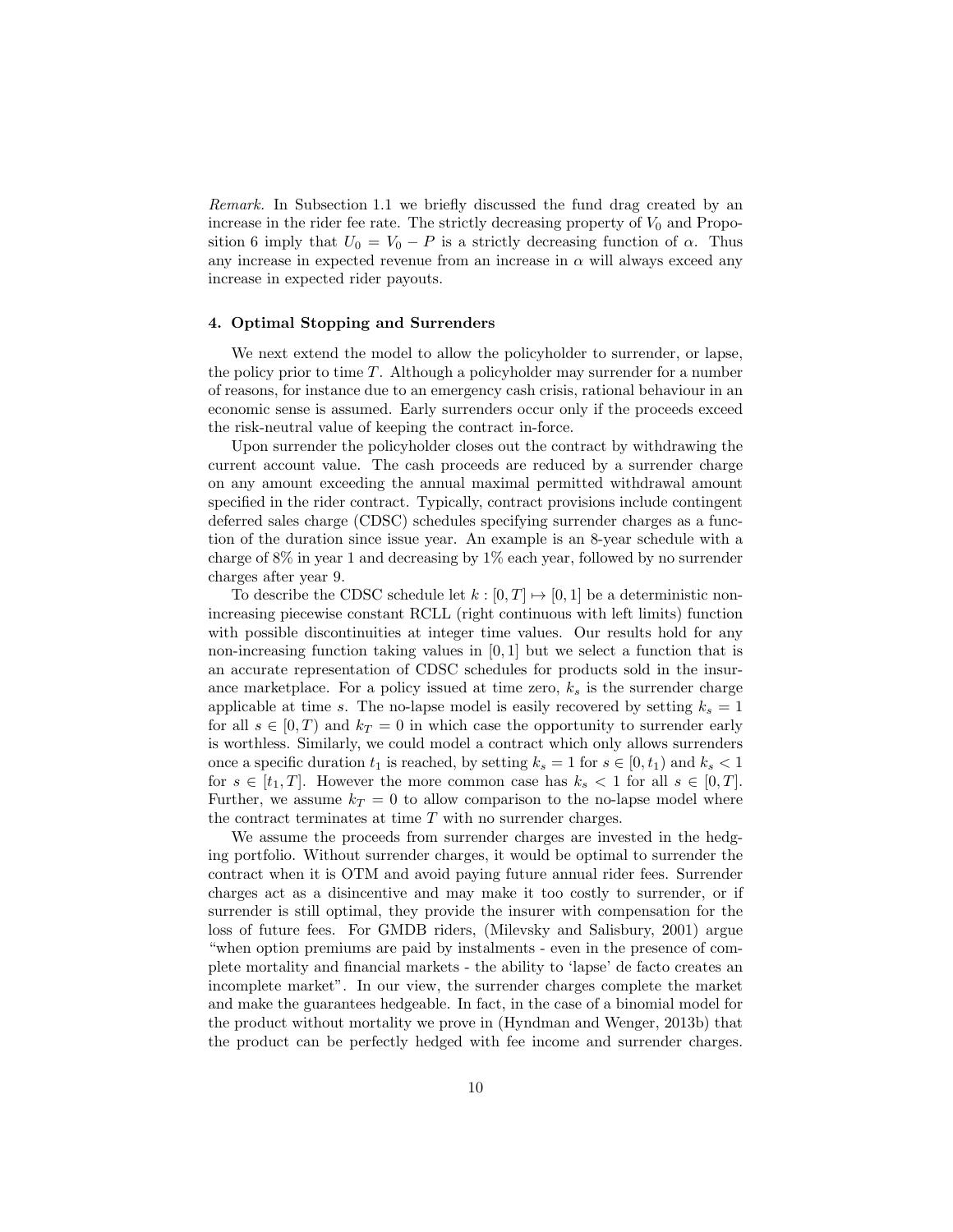We also explore pricing, hedging errors, and diversification limits in a binomial model with mortality risk in (Hyndman and Wenger, 2013a).

The pricing task, viewed from the policyholder's perspective, becomes an optimal stopping problem. The contract value process for the VA plus GMWB is

$$
V_t := \sup_{\eta \in \mathbb{L}_t} V_t^{\eta},\tag{12}
$$

where

$$
V_t^{\eta} = E_{\mathbb{Q}} \left[ G \, \bar{\mathbf{a}}_{\overline{\eta - t}} + e^{-r(\eta - t)} W_{\eta} (1 - k_{\eta}) | \mathcal{F}_t \right] \tag{13}
$$

and  $\mathbb{L}_t$  is the set of F-adapted stopping times taking values in [t, T]. Observe that it is sufficient to consider the set  $\mathbb{L}_{t,\bar{\tau}_t} \subset \mathbb{L}_t$ , where  $\mathbb{L}_{t,\bar{\tau}_t}$  contains all **F**-adapted stopping times taking values in  $[t, \bar{\tau}_t) \cup \{T\}$ , and  $\bar{\tau}_t$  is the trigger time assuming no lapses. That is, if the rider is triggered without prior surrender then due to product design the future guaranteed payments can not be immediately withdrawn and optimal surrender will naturally occur at maturity time T.

By the Markov property of  $W_t$  we have  $V_t = v(t, W_t)$  Q –a.s. for all  $t \in$  $[0, T]$ , where  $v : [0, T] \times \mathbb{R}_+ \mapsto \mathbb{R}_+$  is given by

$$
v(t,x) = \sup_{\eta \in \mathbb{L}_{t,\tau_t^x,t}} E_{\mathbb{Q}} \left[ G \, \bar{\mathbf{a}}_{\overline{\eta-t}} + e^{-r(\eta-t)} W_{\eta}^{x,t} (1 - k_{\eta}) \right].
$$

Suppose that  $k_0 = 0$  and let  $\hat{\alpha} := \inf{\{\alpha; V_0(P, \alpha, g) = P\}}$ . Then for all  $\alpha \geq \hat{\alpha}$  we have  $V_0(P,\alpha, g) = P$ , but there will be no buyers as it is optimal to surrender immediately. Insurers will not charge  $\alpha < \hat{\alpha}$  because  $V_0(P, \alpha, g) > P$ . When lapses are permitted but no surrender charges are imposed, there is no unique  $\alpha^*$  and the product is not marketable. To preclude this trivial case, we impose the condition that  $k_0 > 0$ .

The insurer's value process for the rider, analogous to (10), is given by

$$
U_t := \sup_{\eta \in \mathbb{L}_{t,\bar{\tau}_t}} U_t^{\eta},\tag{14}
$$

where

$$
U_t^{\eta} = E_{\mathbb{Q}} \left[ G e^{-r(\bar{\tau}_t - t)} \mathbf{1}_{\{\eta = T\}} \, \bar{\mathbf{a}}_{\overline{T} - \bar{\tau}_t} - \int_t^{\eta} \alpha e^{-r(s-t)} W_s ds - e^{-r(\eta - t)} W_{\eta} k_{\eta} | \mathcal{F}_t \right].
$$

We introduce a value process for the option to surrender and denote it by  $L = \{L_t; 0 \le t \le T\}$ . Let  $U_t^{NL}$  be the rider value given by (10) in the no-lapse model. Then we define  $L_t := U_t - U_t^{NL} \geq 0$  for all  $t \in [0, T]$ . It follows that

$$
L_t = \sup_{\eta \in \mathbb{L}_{t, \bar{\tau}_t}} L_t^{\eta},\tag{15}
$$

where

$$
L_t^{\eta} = E_{\mathbb{Q}} \left[ \int_{\eta}^T \alpha e^{-r(s-t)} W_s ds - Ge^{-r(\bar{\tau}_t - t)} \mathbf{1}_{\{\eta < \bar{\tau}_t\}} \bar{a}_{\overline{T} - \bar{\tau}_t} - k_{\eta} W_{\eta} e^{-r(\eta - t)} | \mathcal{F}_t \right].
$$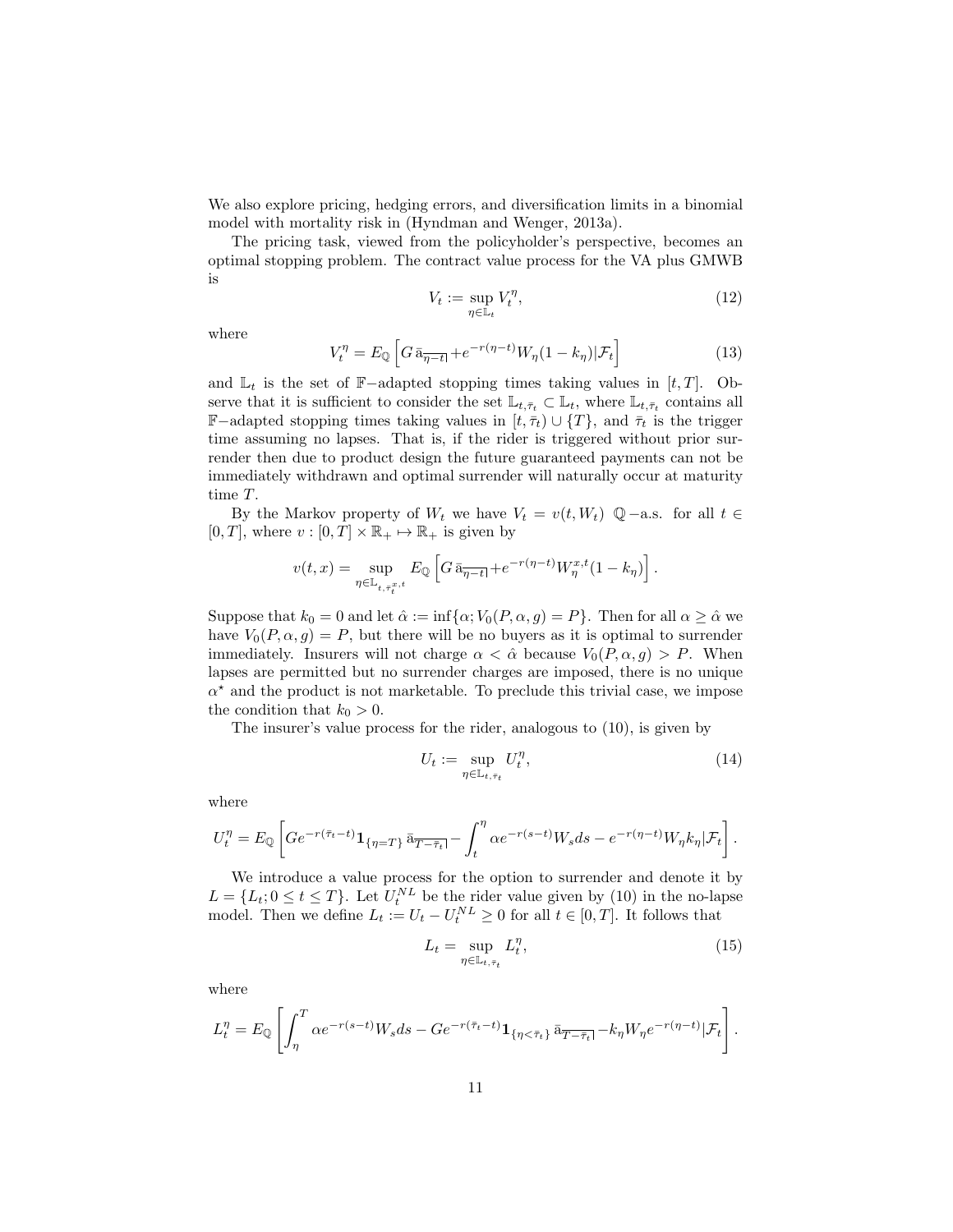This formulation is quite intuitive. For a fixed surrender strategy, the surrender benefit is the expected value of the fees avoided by early surrender, less any future benefit payments missed if surrender occurs prior to a trigger time, and less the surrender charge paid at the time of surrender. It is natural that the insured seeks to optimize this surrender benefit. The Markovian representations for  $U$  and  $L$  are obvious and are omitted.

Proposition 6 formalized the precise relationship between  $\{U_t\}$  and  $\{V_t\}$  in the no-lapse model. The next theorem generalizes that relationship to the current model and is an extension of a result proved by (Peng et al., 2012) in the case where no lapses are permitted. (Peng et al., 2012) considers a model with stochastic interest rates. In contrast, we suppose interest rates are constant but generalize (Peng et al., 2012, Eqn. (2.16)) to all times  $t \in [0, T]$  and allow for lapses.

**Theorem 7.** Let  $V_t$ ,  $U_t^{NL}$ ,  $L_t$ ,  $U_t$  be defined by (12), (10), (15) and (14) respectively. Then for all  $\alpha \geq 0$  and for all  $t \in [0, T]$ , we have

$$
V_t = W_t + U_t^{NL} + L_t, \quad \mathbb{Q} \quad a.s., \tag{16}
$$

or, equivalently,

$$
V_t = W_t + U_t, \quad Q \quad a.s. \tag{17}
$$

*Proof.* Fix  $t \in [0, T]$ . Applying the product rule to  $(e^{-r(s-t)}W_s)$  for any  $s \in$  $[t, T],$ 

$$
d(e^{-r(s-t)}W_s) = -re^{-r(s-t)}W_sds + e^{-r(s-t)}dW_s
$$
  
=  $-re^{-r(s-t)}W_sds + e^{-r(s-t)}[(r-\alpha)W_sds + \sigma W_sdB_s - Gds]$   
=  $-\alpha e^{-r(s-t)}W_sds + e^{-r(s-t)}\sigma W_sdB_s - e^{-r(s-t)}Gds.$ 

Fix  $\eta \in \mathbb{L}_{t,\bar{\tau}_t}$ . Integrating over the interval  $[t, \eta \wedge \bar{\tau}_t]$ , and observing that  $W_{s \wedge \bar{\tau}_t} = W_s$  for all  $s \in [t, T]$ , we obtain

$$
e^{-r(\eta-t)}W_{\eta} - W_t = -\int_t^{\eta} \alpha W_s e^{-r(s-t)} ds - G \bar{a}_{\overline{\eta \wedge \bar{\tau}_t - t}} + \int_t^{\eta} e^{-r(s-t)} \sigma W_s dB_s.
$$

Note that  $G \bar{a}_{\overline{\eta-t}} = G \bar{a}_{\overline{\eta \wedge \bar{\tau}_t - t}} + Ge^{-r(\bar{\tau}_t - t)} \bar{a}_{\overline{\eta \vee \bar{\tau}_t - \bar{\tau}_t}}$ . Having fixed  $\eta \in \mathbb{L}_{t, \bar{\tau}_t}$  we have  $\bar{\mathbf{a}}_{\overline{\eta \vee \bar{\tau}_t - \bar{\tau}_t}} = \mathbf{1}_{\{\eta = T\}} \bar{\mathbf{a}}_{\overline{T - \bar{\tau}_t}}$ . Then

$$
e^{-r(\eta-t)}W_{\eta} + G\overline{\mathbf{a}}_{\overline{\eta-t}} =
$$
  
 
$$
W_t + Ge^{-r(\overline{\tau}_t-t)}\mathbf{1}_{\{\eta=T\}}\overline{\mathbf{a}}_{\overline{T-\overline{\tau}_t}} - \int_t^{\eta} \alpha W_s e^{-r(s-t)}ds + \int_t^{\eta} e^{-r(s-t)}\sigma W_s dB_s.
$$

We have, from equation (5), that

$$
E_{\mathbb{Q}}\left[\int_{u}^{v}(W_s)^2ds\right] < E_{\mathbb{Q}}\left[\int_{u}^{v}P^2e^{2(r-\alpha-0.5\sigma^2)s+2\sigma B_s}ds\right] < \infty,
$$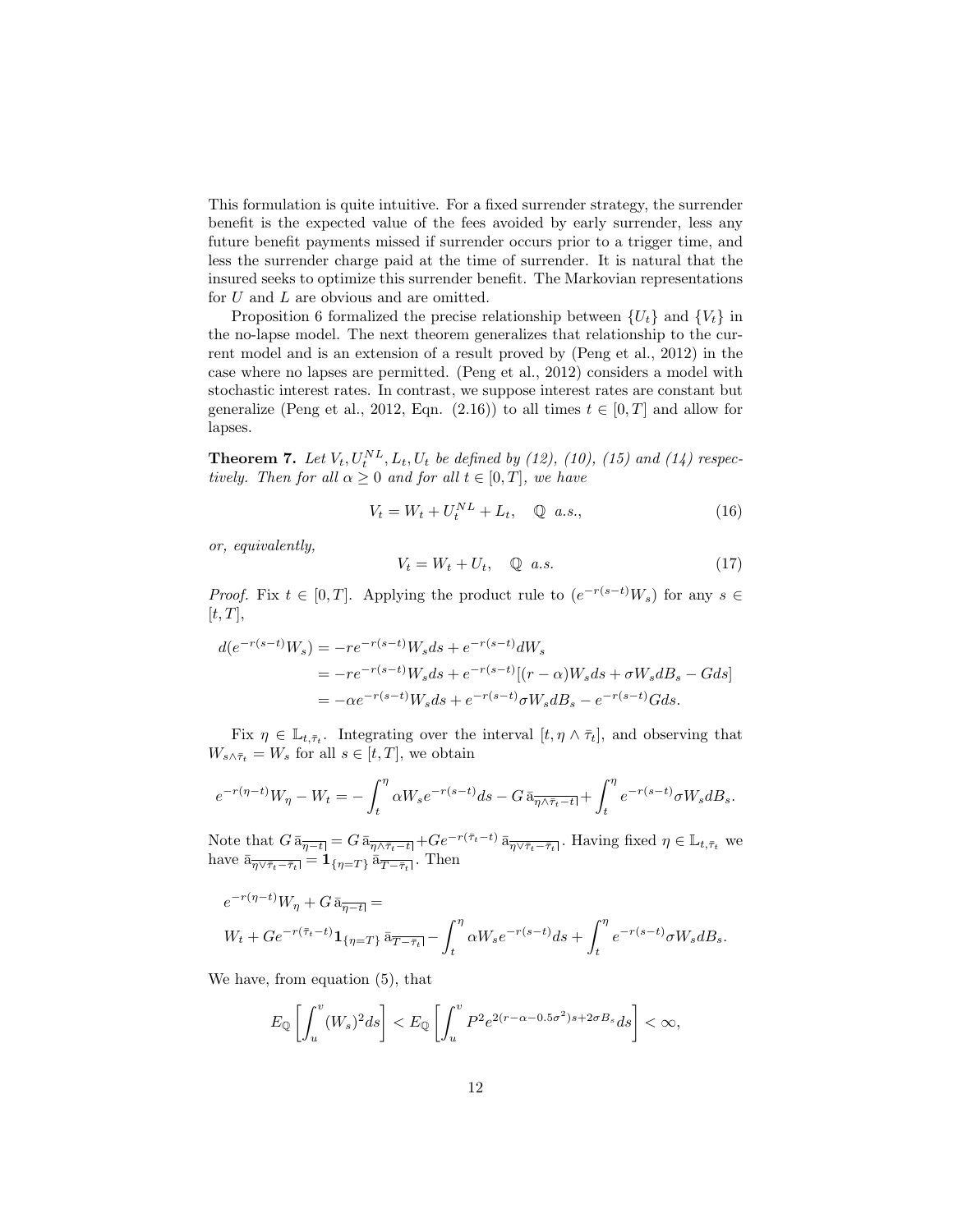thus by a standard result the above Itô integral term is a martingale (see (Øksendal, 2003, Corollary 3.2.6)) and  $E_{\mathbb{Q}}[\int_t^{\eta} e^{-r(s-t)} \sigma W_s dB_s | \mathcal{F}_t] = 0$ . Subtracting  $e^{-r(\eta-t)}W_{\eta}k_{\eta}$  from both sides and taking conditional expectations w.r.t.  $\mathcal{F}_t$ , we obtain

$$
V_t^{\eta} = W_t + U_t^{\eta}.
$$

Since  $\eta$  was arbitrary, taking the supremum gives

$$
V_t = W_t + U_t. \qquad \qquad \Box
$$

Corollary 8. For any  $\alpha \geq 0$ ,

$$
L_t = \sup_{\eta \in \mathbb{L}_{t,\tau_t}} E_{\mathbb{Q}} \left[ e^{-r(\eta - t)} W_{\eta} (1 - k_{\eta}) - e^{-r(T - t)} W_T - G e^{-r\eta} \bar{\mathbf{a}}_{\overline{T - \eta}} |\mathcal{F}_t \right]. \tag{18}
$$

*Proof.* Proposition 6 and Theorem 7 imply  $L_t = V_t - V_t^{NL}$  from which (18) is obtained.  $\Box$ 

Remark. For  $\alpha^*$ , such that  $V_0 = P$ , we have that  $U_0(\alpha^*) = 0$  and  $L_0(\alpha^*) =$  $-U_0^{NL}(\alpha^*)$ . Equation (18) is interpreted as the insured selecting the surrender time to maximize the trade-off between receiving the account value (less surrender charges) today, rather than at maturity, and foregoing the rights to any future withdrawals.

#### 5. Conclusions

In this paper we have considered the valuation problem of a variable annuity with a guaranteed minimum withdrawal benefit rider from the perspective of both the policy holder and the insurer. The focus and main contributions of this paper are the financial aspects of the variable annuity and GMWB rider. We define the fair rider fee as the rate which equates the risk-neutral expectation of all future benefits to the insured to the initial premium. The first contribution of the paper is a proof of the existence and uniqueness of the fair fee. The second contribution of the paper is an extension of the decomposition results of (Peng et al., 2012) to include lapses. We decompose the value of the contract into the account value, a component expressing the value of the guarantee in the no-lapse case, and a component expressing the value of the option to lapse.

The valuation perspectives and decompositions are expressed in terms of optimal stopping problems which require a numerical implementation technique to value the contract. We referred earlier to a subset of articles which focus on various approaches. Rather than directly applying a numerical approach to the continuous time results presented in this paper, which are of independent interest, we focus on the fundamental theory here and place an emphasis on numerical implementation in our subsequent works. In (Hyndman and Wenger, 2013b) we construct a complete binomial framework for the contract recovering similar valuation perspectives and decompositions to those presented in this paper, and include hedging results for the GMWB rider as well as numerical implementation techniques. In particular, in (Hyndman and Wenger,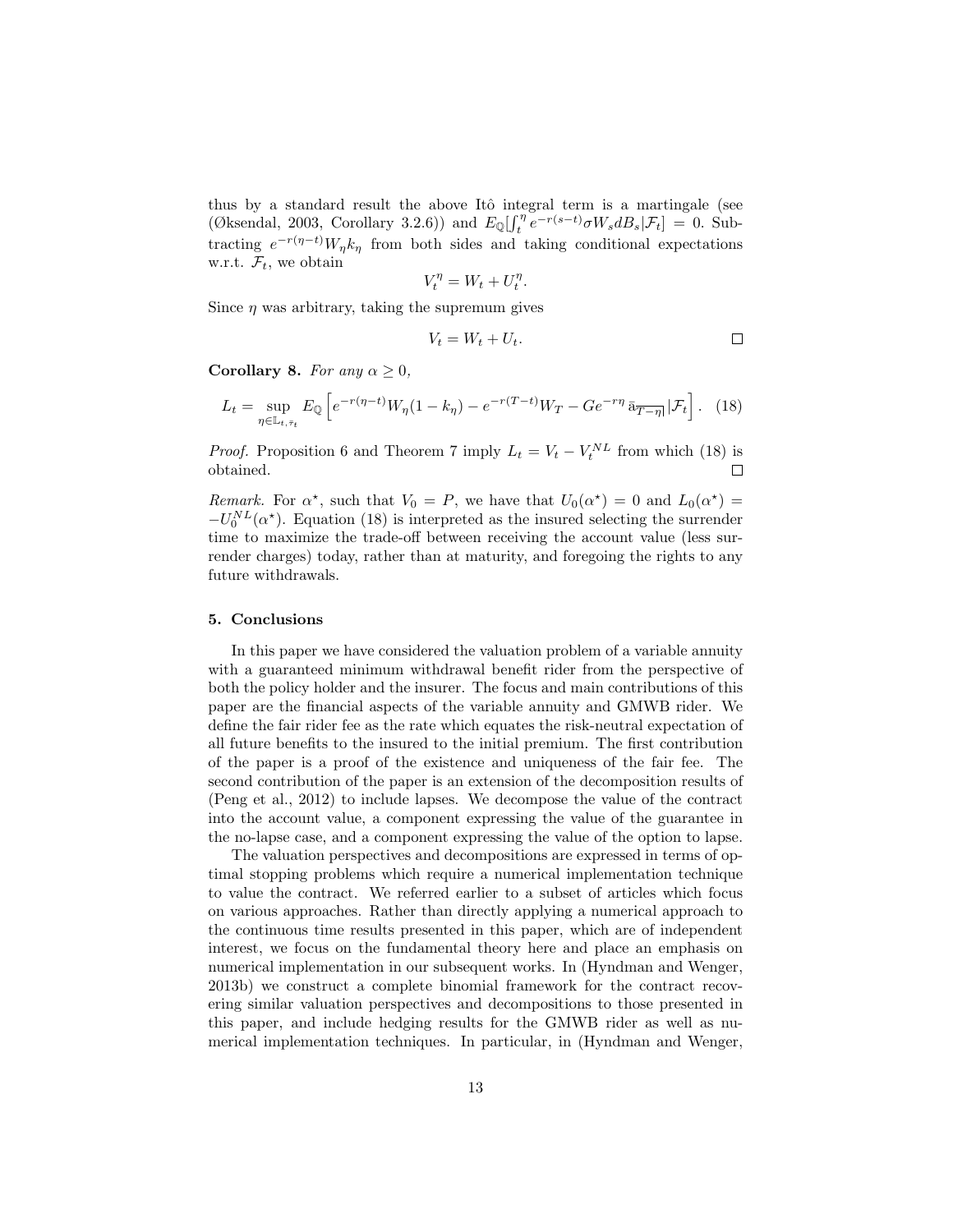2013b), we obtain numerical results based on the binomial model which can be viewed as an approximation to the model presented in this paper and which are in accordance with numerical results obtained using Monte-Carlo methods by (Kolkiewicz and Liu, 2012) and (Liu, 2010). Further, while we disregard mortality in this paper we extend the binomial modelling framework to include mortality and obtain numerical results demonstrating the limits of hedging and diversification of mortality risk in (Hyndman and Wenger, 2013a).

Acknowledgements This research was supported by the Natural Sciences and Engineering Research Council (NSERC) of Canada and the Fonds de recherche du Québec - Nature et technologies (FQRNT). The authors thank the editor and anonymous referee for valuable comments which improved the paper.

# Appendix A. Additional Results and Proofs

This appendix is devoted to the proofs of Lemma 4 and Theorem 5. The following two lemmas are required to prove Lemma 4.

**Lemma A1.** For any  $T, a, k > 0$  we have  $\mathbb{Q}(\int_0^T e^{-aB_s} ds < k) > 0$ , where  $B_s$ is a standard Q-Brownian motion process.

*Proof.* <sup>1</sup> Let  $u = \min\left(\frac{k}{2e^a}, T\right)$ . Write  $\int_0^T e^{-aB_s} ds = \int_0^u e^{-aB_s} ds + \int_u^T e^{-aB_s} ds$ . We consider the two cases  $u = T$  and  $u < T$  separately by conditioning on the events  $A = \{B_s > -1; \forall s \in [0, u]\}\$ and  $C = \{B_s > M; \forall s \in [u, T]\}\$ , where M satisfies  $e^{-a\tilde{M}} = \frac{k}{2(T-u)}$ .

 $(i)$   $u = T$ :

Conditioning on the event A we find that

$$
\mathbb{Q}\left(\int_0^T e^{-aB_s}ds < k\right) \ge \mathbb{Q}\left(\int_0^T e^{-aB_s}ds < k|A\right)\mathbb{Q}(A) = \mathbb{Q}(A)
$$

since A implies  $\int_0^T e^{-aB_s} ds < Te^a \leq \frac{k}{2}$  and  $\mathbb{Q} \left( \int_0^T e^{-aB_s} ds < k | A \right) = 1$ . By (Borodin and Salminen, 2002, formula 1.1.2.4)

$$
\mathbb{Q}_x\left(\inf_{0\le s\le t}\tilde{B}_s > y\right) = 2\Phi\left(\frac{x-y}{\sqrt{t}}\right) - 1, \quad y \le x,\tag{A.1}
$$

where  $\Phi$  is the cdf of the standard normal distribution and  $\tilde{B}_t$  is a Brownian motion with  $\tilde{B}_0 = x$  a.s. under  $\mathbb{Q}_x$ . Hence, equation (A.1), with  $x = 0$ ;  $y = -1$ ; and  $t = T$ , implies that  $\mathbb{Q}(A) > 0$ . That is,  $\mathbb{Q}(\int_0^T e^{-aB_s} ds < k) > 0$  as desired.

<sup>&</sup>lt;sup>1</sup>The authors thank Dr. Anthony Quas, University of Victoria, for helpful discussion concerning the proof of Lemma A1.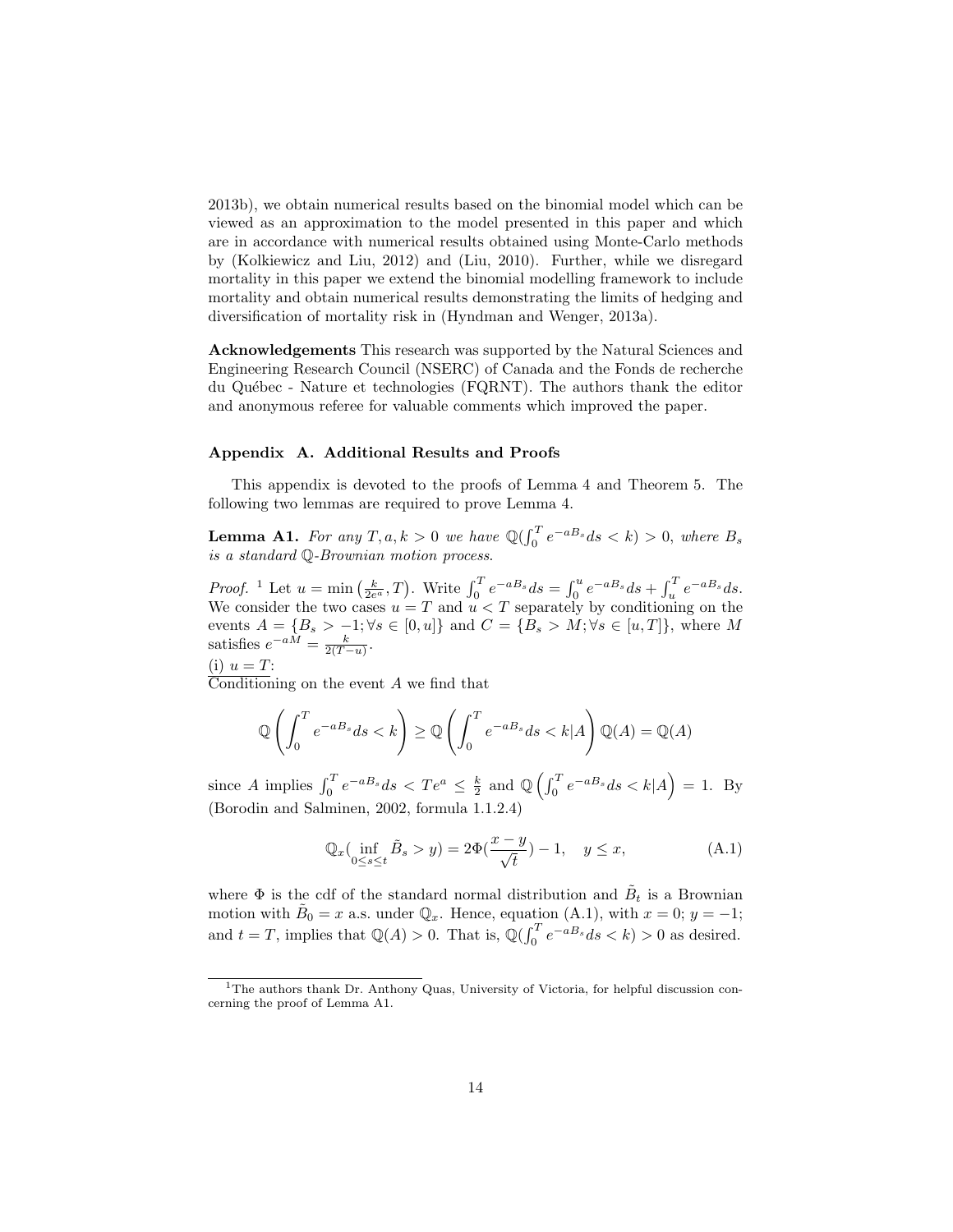(ii)  $u < T$  :  $\overline{\text{Conditioning}}$  on the events  $A$  and  $C$  we find that

$$
\mathbb{Q}\left(\int_0^T e^{-aB_s}ds < k\right) \ge \mathbb{Q}\left(\int_0^u e^{-aB_s}ds + \int_u^T e^{-aB_s}ds < k|A \cap C\right) \mathbb{Q}(A \cap C) = \mathbb{Q}(A \cap C)
$$

since A implies  $\int_0^u e^{-aB_s} ds < ue^a = \frac{k}{2}$  and C implies  $\int_u^T e^{-aB_s} ds < (T u)e^{-aM} = \frac{k}{2}$ . Similar to the first case we have  $\mathbb{Q}(A) > 0$  by equation (A.1). To see  $\mathbb{Q}(\tilde{C} \mid A) > 0$ , we introduce  $D = \{B_u > M + \epsilon\}$  where  $\epsilon > 0$  and  $B_0 = 0$ . Then  $\mathbb{Q}(D) > 0$ . We could use reflection-type arguments to show that  $\mathbb{Q}(A | D) > 0$  but we refer to a more complete result in (Jeanblanc et al., 2009, Proposition 4.3.5.3) on the maximum of a general Brownian bridge. Conditioning on  $D$  and taking expectations w.r.t.  $B_u$ , that result can be used to derive an explicit expression for  $\mathbb{Q}(A | D)$ . Therefore  $\mathbb{Q}(D | A) > 0$ .

Finally, equation (A.1), with  $x = M + \epsilon$ ;  $y = M$ ; and  $t = T - u$ , implies  $\mathbb{Q}(C \mid A \cap D) > 0$ . Thus

$$
\mathbb{Q}(A \cap C) = \mathbb{Q}(A)\mathbb{Q}(C \mid A) \ge \mathbb{Q}(A)\mathbb{Q}(C \mid A \cap D)\mathbb{Q}(D \mid A) > 0.
$$

 $\Box$ 

**Lemma A2.** For any fee rate  $\alpha$  and guaranteed withdrawal rate g there is a positive probability that the contract matures with a positive account value. That is,

$$
\mathbb{Q}(W_T^{P,0} > 0) > 0
$$

for all  $P > 0$ ,  $g > 0$ , and  $\alpha \geq 0$ , where  $W^{P,0}$  is given by (4).

*Proof.* Note that  $W_T^{P,0} > 0$  if and only if

$$
\frac{P}{G} > \int_0^T e^{-(r-\alpha - 0.5\sigma^2)s - \sigma B_S} ds.
$$

By bounding and removing the deterministic portion from the integrand, we have

$$
\frac{P}{G} > \int_0^T e^{-(r-\alpha - 0.5\sigma^2)s - \sigma B_S} ds
$$

if

$$
\frac{P}{G}c^{-1} > \int_0^T e^{-\sigma B_s} ds,
$$

where

$$
c = \begin{cases} e^{-(r-\alpha-0.5\sigma^2)T} & \text{if } (r-\alpha-0.5\sigma^2) < 0, \\ 1 & \text{otherwise.} \end{cases}
$$

The desired conclusion follows from that fact that  $\mathbb{Q}(\int_0^T e^{-aB_s} ds < k) > 0$  for all T,  $a, k > 0$  of Lemma A1.  $\Box$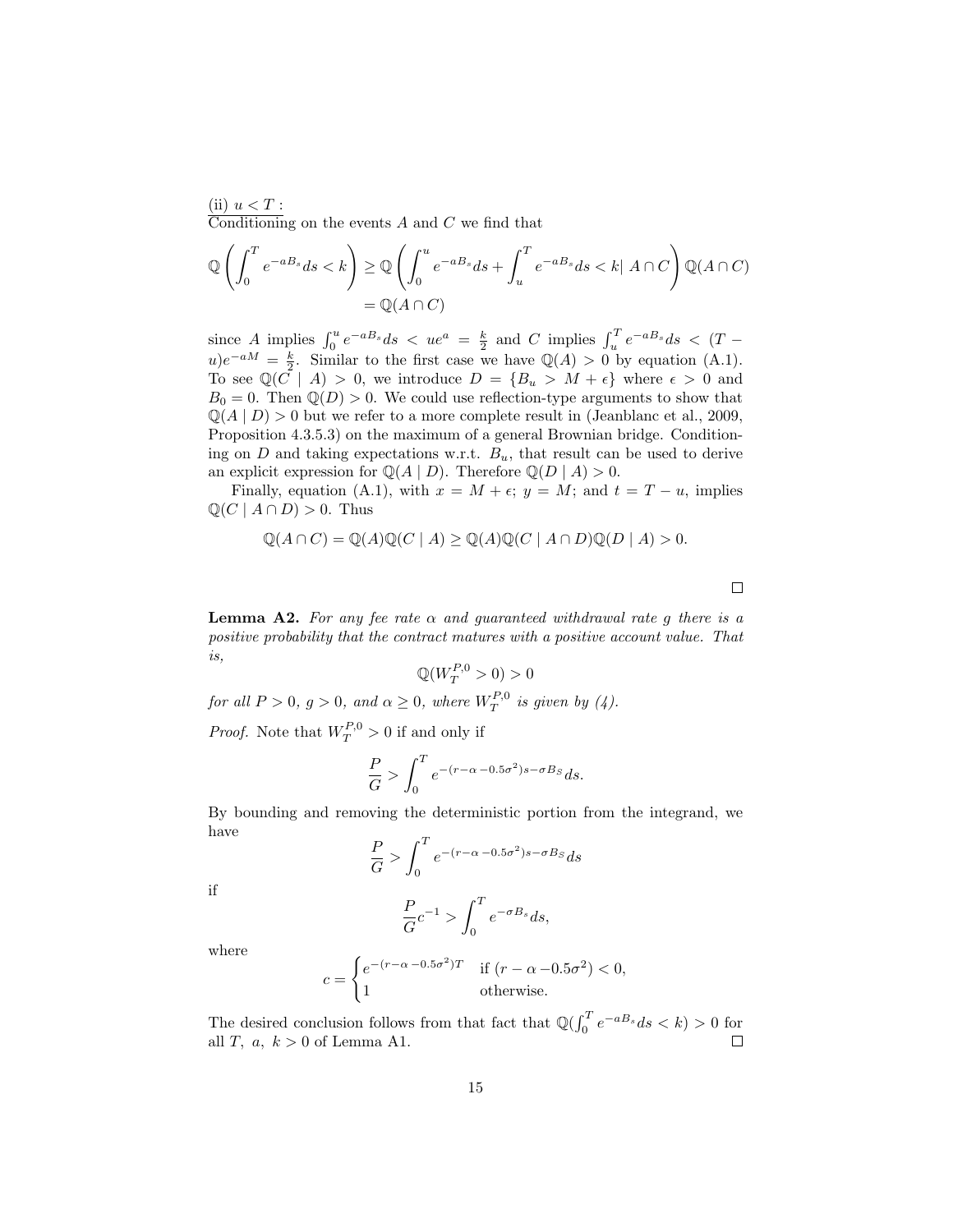*Proof of Lemma 4.* We fix  $P$  and  $q$  and omit them from the notation. A monotonicity result is obtained by applying a comparison result for SDEs from (Karatzas and Shreve, 1991, Proposition 2.18). Since  $\alpha$  appears as a negative drift term in the SDE for  $W_t$  in (3), we have  $W_t(\alpha_1) \geq W_t(\alpha_2)$  a.s. for all  $t \in [0, T]$  and for all  $0 \leq \alpha_1 < \alpha_2$ . Thus  $E_{\mathbb{Q}}[W_T(\alpha_1)] \geq E_{\mathbb{Q}}[W_T(\alpha_2)]$  which implies  $V_0(\alpha_1) \geq V_0(\alpha_2)$ .

To prove the strictly decreasing property of  $V_0(P, \alpha, g)$  note from Lemma A2 that  $\mathbb{Q}(A^{\alpha}) > 0$  for all  $\alpha \geq 0$  where  $A^{\alpha} := \{W_T(\alpha) > 0\}$ . On the event  $A^{\alpha}$  we have

$$
W_T(\alpha) = e^{(r-\alpha-0.5\sigma^2)T+\sigma B_T} \times \left(P - G \int_0^T e^{-(r-\alpha-0.5\sigma^2)s-\sigma B_s} ds\right).
$$

Let  $0 \leq \alpha_1 < \alpha_2 = \alpha_1 + h$ , where h takes an arbitrary positive value. Restricted to the set  $A^{\alpha_1+h}$ , we obtain

$$
W_T(\alpha_1 + h) \le e^{-hT} W_T(\alpha_1) < W_T(\alpha_1)
$$

implying that  $A^{\alpha_1} \supseteq A^{\alpha_1+h}$ . It follows that

$$
V_0(\alpha_1 + h) = G\bar{a}_{\overline{T}|} + E_Q \left( e^{-rT} W_T(\alpha_1 + h) \mathbf{1}_{\{A^{\alpha_1 + h}\}} \right)
$$
  

$$
< G\bar{a}_{\overline{T}|} + E_Q \left( e^{-rT} W_T(\alpha_1) \mathbf{1}_{\{A^{\alpha_1 + h}\}} \right)
$$
  

$$
\leq V_0(\alpha_1).
$$

To prove continuity fix  $\alpha \geq 0$ . Let  $h > 0$  and denote

$$
X_T^h := e^{\sigma B_T} \max \left( 0, P - G \int_0^T e^{-(r - \alpha - h - \frac{1}{2}\sigma^2)s - \sigma B_s} ds \right).
$$

From  $(4)$ ,

$$
E_Q(W_T(\alpha + h)) = e^{(r - \alpha - h - \frac{1}{2}\sigma^2)T} E_Q(X_T^h).
$$

Then  $X_T^h \geq 0$  for all  $h \geq 0$ , and  $X_T^h \uparrow$  a.s. as  $h \downarrow 0$ . Applying the Monotone Convergence theorem and by the continuity of the max function,

$$
\lim_{h \downarrow 0} E_{\mathbb{Q}}(X_T^h) = E_{\mathbb{Q}}(X_T^{h=0}).
$$

The Dominated Convergence theorem was used to interchange the limit and the path-wise Lebesgue-Stieltjes integral. Therefore  $\lim_{h\downarrow 0} E_{\mathbb{Q}}(W_T(\alpha + h)) =$  $E_{\mathbb{Q}}(W_T(\alpha)).$ 

If  $\alpha > 0$ , then let  $h < 0$  and  $\lim_{h \uparrow 0} E_{\mathbb{Q}}(W_T(\alpha + h)) = E_{\mathbb{Q}}(W_T(\alpha))$  is obtained using similar arguments. The Monotone Convergence theorem no longer applies; instead the Dominated Convergence theorem justifies interchanging the expectation and limit since  $X_T^h \le P e^{\sigma B_T}$  and  $E_{\mathbb{Q}}(e^{\sigma B_T}) = e^{0.5\sigma^2 T} < \infty$ . Therefore the continuity of  $V_0$  follows from (6).  $\Box$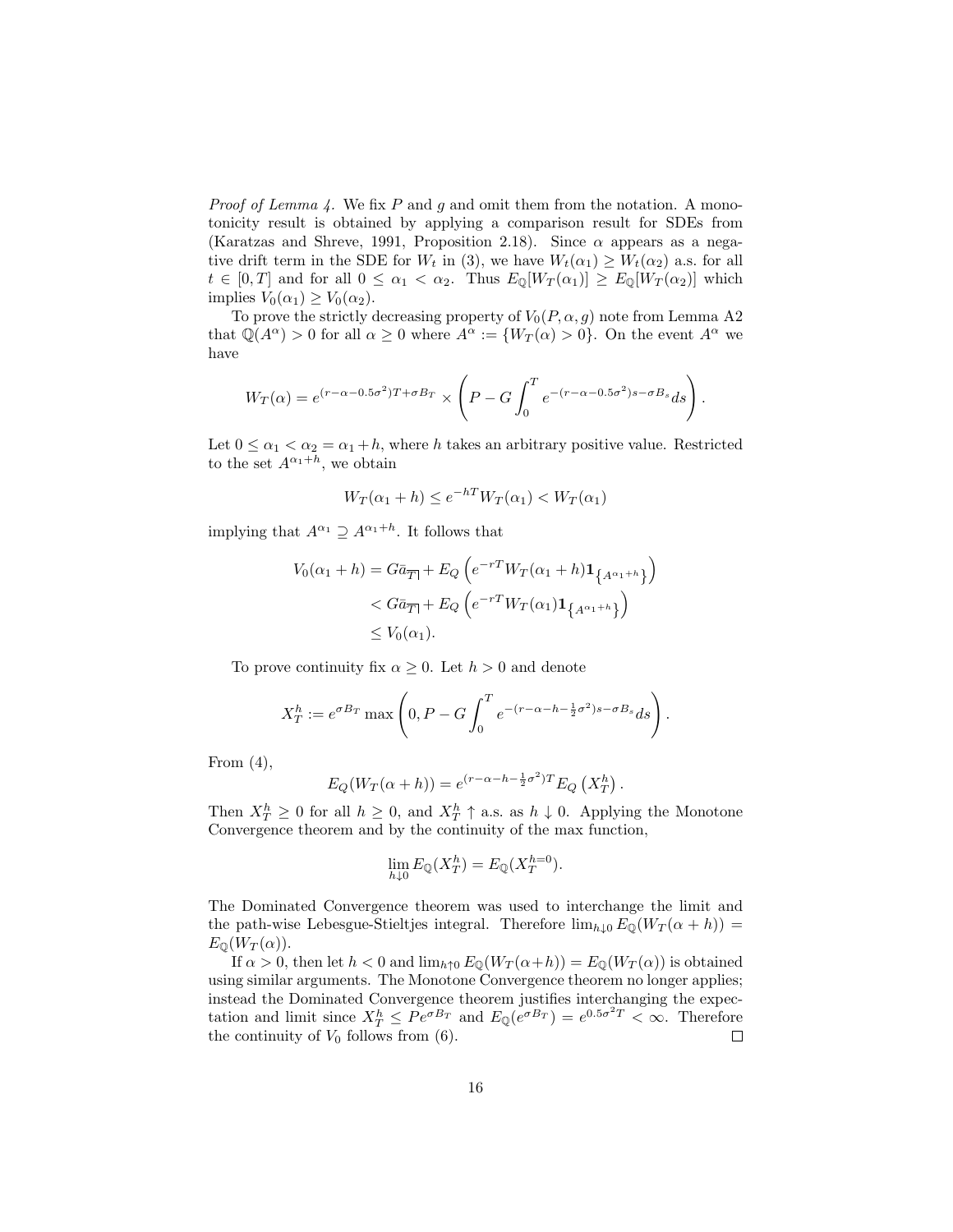*Proof of Theorem 5.* The existence of  $\alpha^*$  is obtained by showing that both  $V_0(P, 0, g) \geq P$  and  $\lim_{\alpha \to \infty} V_0(P, \alpha, g) < P$  and applying the continuity result from Lemma 4.

When  $\alpha = 0$ , the guarantee is offered at no charge and it is obvious that  $V_0 \geq P$ . More formally, setting  $\alpha = 0$  we have from (4)

$$
W_T \ge \left[ Pe^{(r-0.5\sigma^2)T+\sigma B_T} - G \int_0^T e^{(r-0.5\sigma^2)(T-s)+\sigma(B_T-B_s)} ds \right],
$$

and since  $E_{\mathbb{Q}}[e^{-0.5\sigma^2 t + \sigma B_t}] = 1$ , we obtain from (6) that

$$
V_0(P,0,g) \ge P + E_{\mathbb{Q}} \left[ \int_0^T e^{-rs} G\left(1 - e^{-(0.5\sigma^2)(T-s) + \sigma(B_T - B_s)}\right) ds \right] = P,
$$

where the expectation on the right evaluates to zero by Fubini's theorem.

As  $\alpha \to \infty$ , it becomes certain that the embedded GMWB option will be exercised and thus  $V_0 = G\bar{a}_{\overline{T}}$ . More formally, for  $\alpha > 0$  we have

$$
0 \le W_T(\alpha) \le P e^{-\alpha T} e^{(r-0.5\sigma^2)T + \sigma B_T} \le P e^{(r-0.5\sigma^2)T + \sigma B_T}
$$
 (A.2)

a.s., and  $E_{\mathbb{Q}}[Pe^{(r-0.5\sigma^2)T+\sigma B_T}] = Pe^{rT} < \infty$ . The property  $B_T < \infty$  a.s. combined with (A.2) gives  $\lim_{\alpha \to \infty} W_T(\alpha) = 0$  a.s. Applying the Dominating Convergence theorem,

$$
\lim_{\alpha \to \infty} V_0(P, \alpha, g) = G \int_0^T e^{-rs} ds < GT = P,
$$

for  $r > 0$ .

The uniqueness of the solution follows directly from the strictly decreasing property for  $V_0(P, \alpha, g)$  from Lemma 4.  $\Box$ 

# References

- Bacinello, A.R., Millossovich, P., Olivieri, A., Pitacco, E., 2011. Variable annuities: A unifying valuation approach. Insurance: Mathematics and Economics 49, 285–297.
- Bauer, D., Kling, A., Russ, J., 2008. A universal pricing framework for guaranteed minimum benefits in variable annuities. ASTIN Bulletin 38, 621–651.
- Borodin, A.N., Salminen, P., 2002. Handbook of Brownian Motion: Facts and Formulae. Birkh¨auser, Basel, Boston, Berlin. 2nd edition.
- Chen, Z., Forsyth, P.A., 2008. A numerical scheme for the impulse control formulation for pricing variable annuities with a guaranteed minimum withdrawal benefit (GMWB). Numerische Mathematik 109, 535–569.